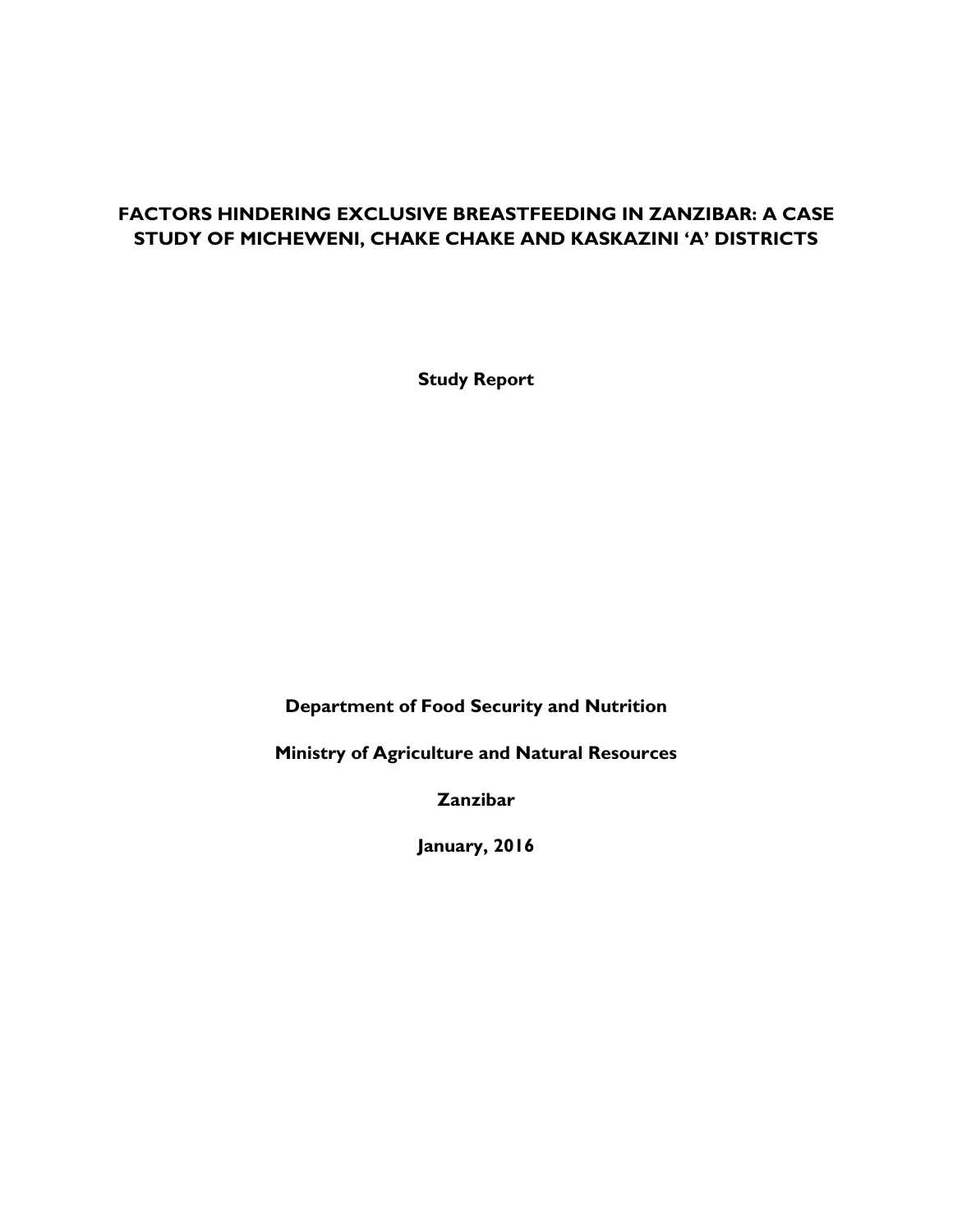#### **Executive Summary**

<span id="page-1-0"></span>Several studies have shown that exclusive breastfeeding for the first six months plays a great role in preventing morbidity and mortality of under five children. However, in Zanzibar a large portion of children are not exclusively breastfed according to the infant feeding recommendations. Understanding the factors that influence exclusive breastfeeding is crucial to promoting the practice. This study was carried out to identify factors predicting exclusive breastfeeding among mothers in Micheweni, Chake Chake and Kaskazini 'A' districts in Zanzibar.

A community-based cross-sectional study was conducted in October 2015 involving both quantitative and qualitative data. A total of 303 mothers-children pairs were selected randomly. Descriptive statistics was used to compare the prevalence of exclusive breastfeeding under each factor category and a multivariable logistic regression analysis was used to identify independent predictors of exclusive breastfeeding.

Results indicated that overall prevalence of exclusive breastfeeding to six months was 20.8%. The multivariable logistic regression analysis showed that age of children ( $P = 0.035$ ), age of mother (P = 0.041), age of mother during first delivery (P = 0.043), mothers' level of education (P = 0.050), mothers' occupation (P = 0.019), households size (P = 0.027), marital status (P = 0.033 and birth interval ( $P = 0.030$ ) were significant predictors of exclusive breastfeeding practice.

Despite some level of awareness on different aspects of breastfeeding among mothers, they have contradicting reasons for early initiation of complementary foods. This implies the need for promoting the system of delivery of maternity and breastfeeding education where outreach programmes into the villages can be added to maternity education offered during clinics days.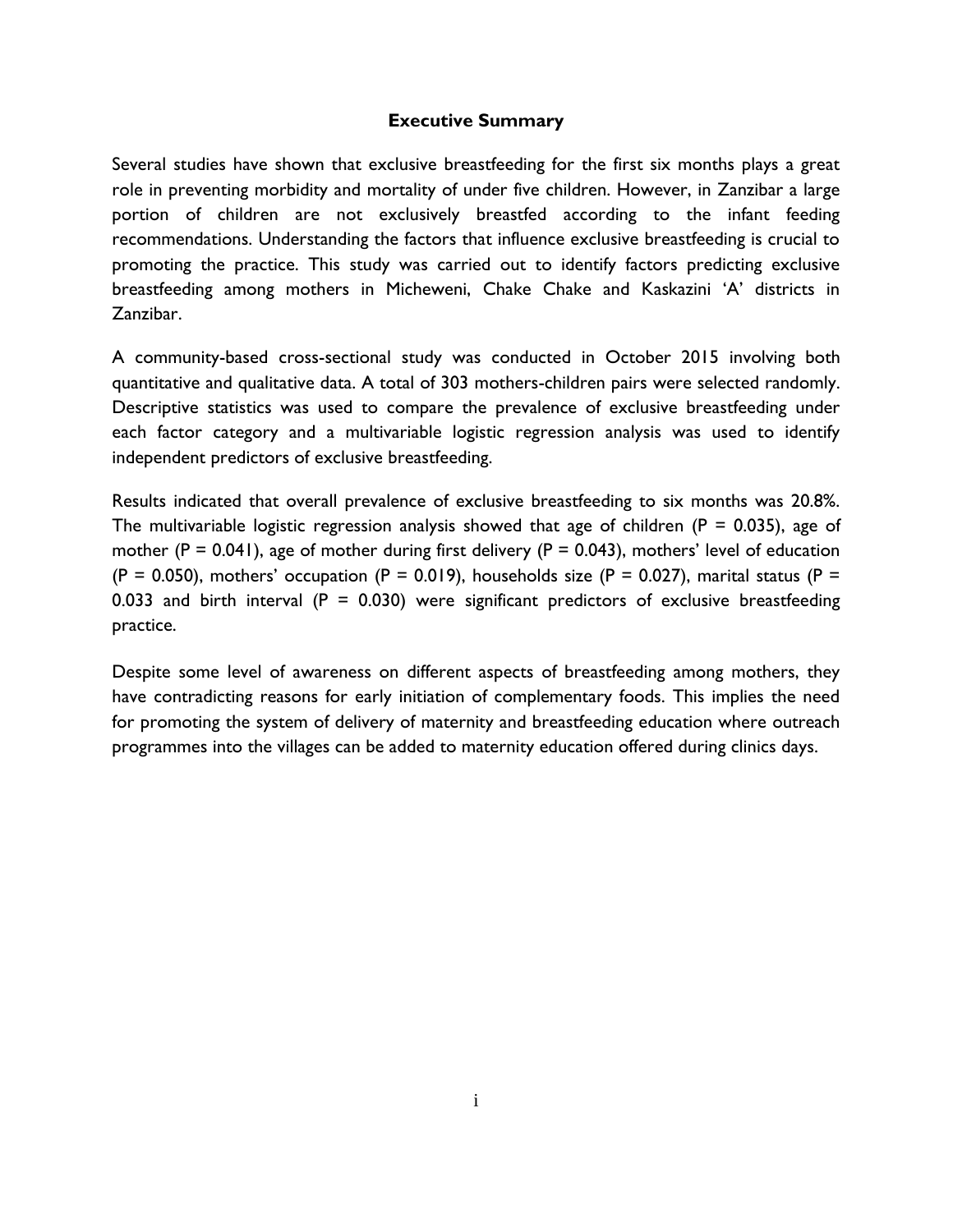| <b>Table of contents</b> |  |
|--------------------------|--|
|--------------------------|--|

<span id="page-2-0"></span>

| $\small \textsf{Introduction} \textcolor{red}{.} \textcolor{red}{.} \textcolor{red}{.} \textcolor{red}{.} \textcolor{red}{.} \textcolor{red}{.} \textcolor{red}{.} \textcolor{red}{.} \textcolor{red}{.} \textcolor{red}{.} \textcolor{red}{.} \textcolor{red}{.} \textcolor{red}{.} \textcolor{red}{.} \textcolor{red}{.} \textcolor{red}{.} \textcolor{red}{.} \textcolor{red}{.} \textcolor{red}{.} \textcolor{red}{.} \textcolor{red}{.} \textcolor{red}{.} \textcolor{red}{.} \textcolor{red}{.} \textcolor{red}{.} \textcolor{red}{.} \textcolor{$<br>$\mathbf{L}$ |
|--------------------------------------------------------------------------------------------------------------------------------------------------------------------------------------------------------------------------------------------------------------------------------------------------------------------------------------------------------------------------------------------------------------------------------------------------------------------------------------------------------------------------------------------------------------------------|
| 2.                                                                                                                                                                                                                                                                                                                                                                                                                                                                                                                                                                       |
| 2.1.                                                                                                                                                                                                                                                                                                                                                                                                                                                                                                                                                                     |
| 2.2.                                                                                                                                                                                                                                                                                                                                                                                                                                                                                                                                                                     |
| 2.3.                                                                                                                                                                                                                                                                                                                                                                                                                                                                                                                                                                     |
| 2.4.                                                                                                                                                                                                                                                                                                                                                                                                                                                                                                                                                                     |
| 2.5.                                                                                                                                                                                                                                                                                                                                                                                                                                                                                                                                                                     |
| 3.                                                                                                                                                                                                                                                                                                                                                                                                                                                                                                                                                                       |
|                                                                                                                                                                                                                                                                                                                                                                                                                                                                                                                                                                          |
|                                                                                                                                                                                                                                                                                                                                                                                                                                                                                                                                                                          |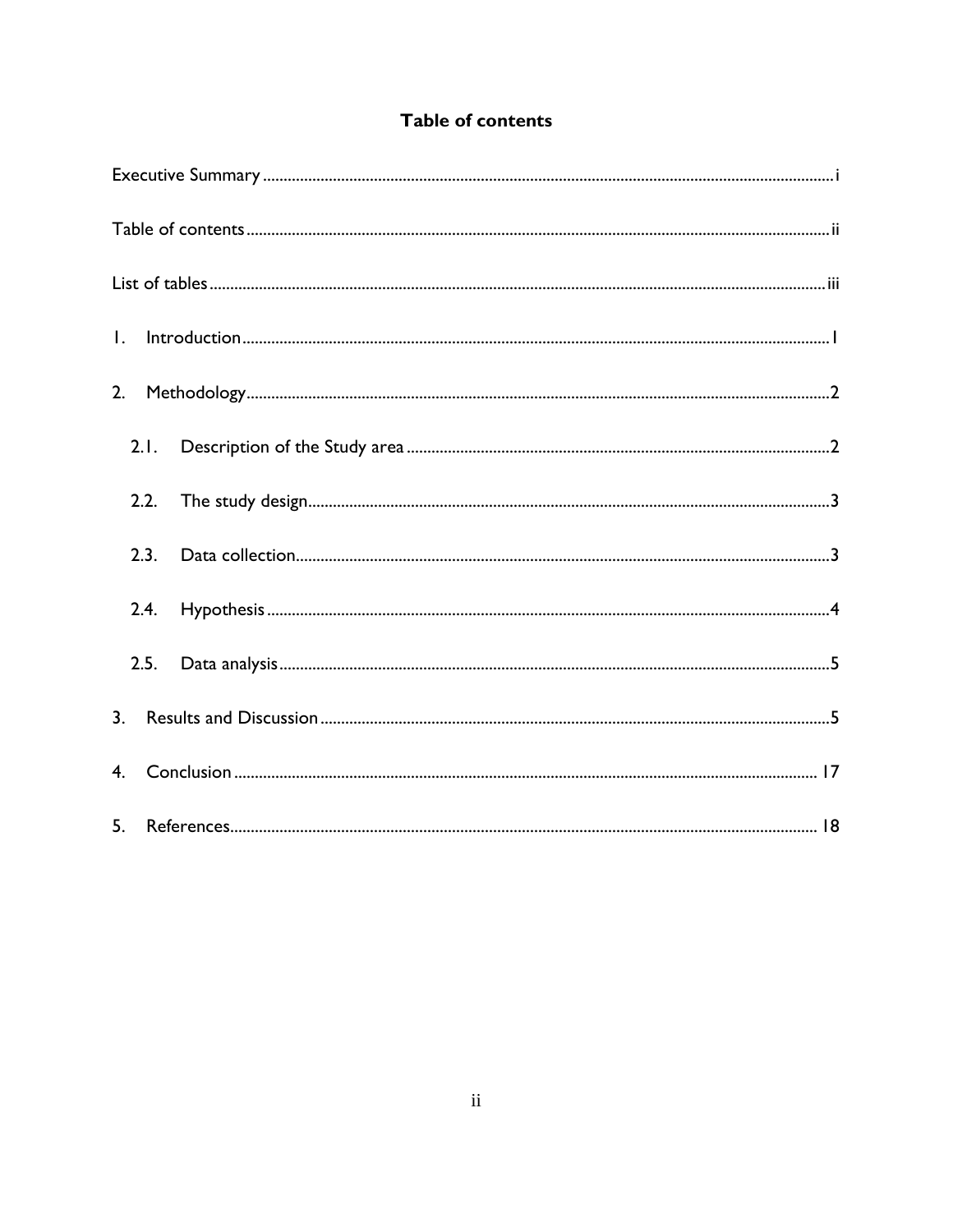# **List of tables**

<span id="page-3-0"></span>

| Table 1: Social demographic characteristics of breastfeeding mothers in the study area 6    |
|---------------------------------------------------------------------------------------------|
|                                                                                             |
| Table 3: Cross tabulation between independent factors and the breastfeeding method  11      |
| Table 4: Multivariate logistic regression results showing factors associated with exclusive |
| Table 5: Level of supporting breastfeeding mothers from different institutions 15           |
| Table 6: Effect of delivered support on the adoption of exclusive breastfeeding 15          |
|                                                                                             |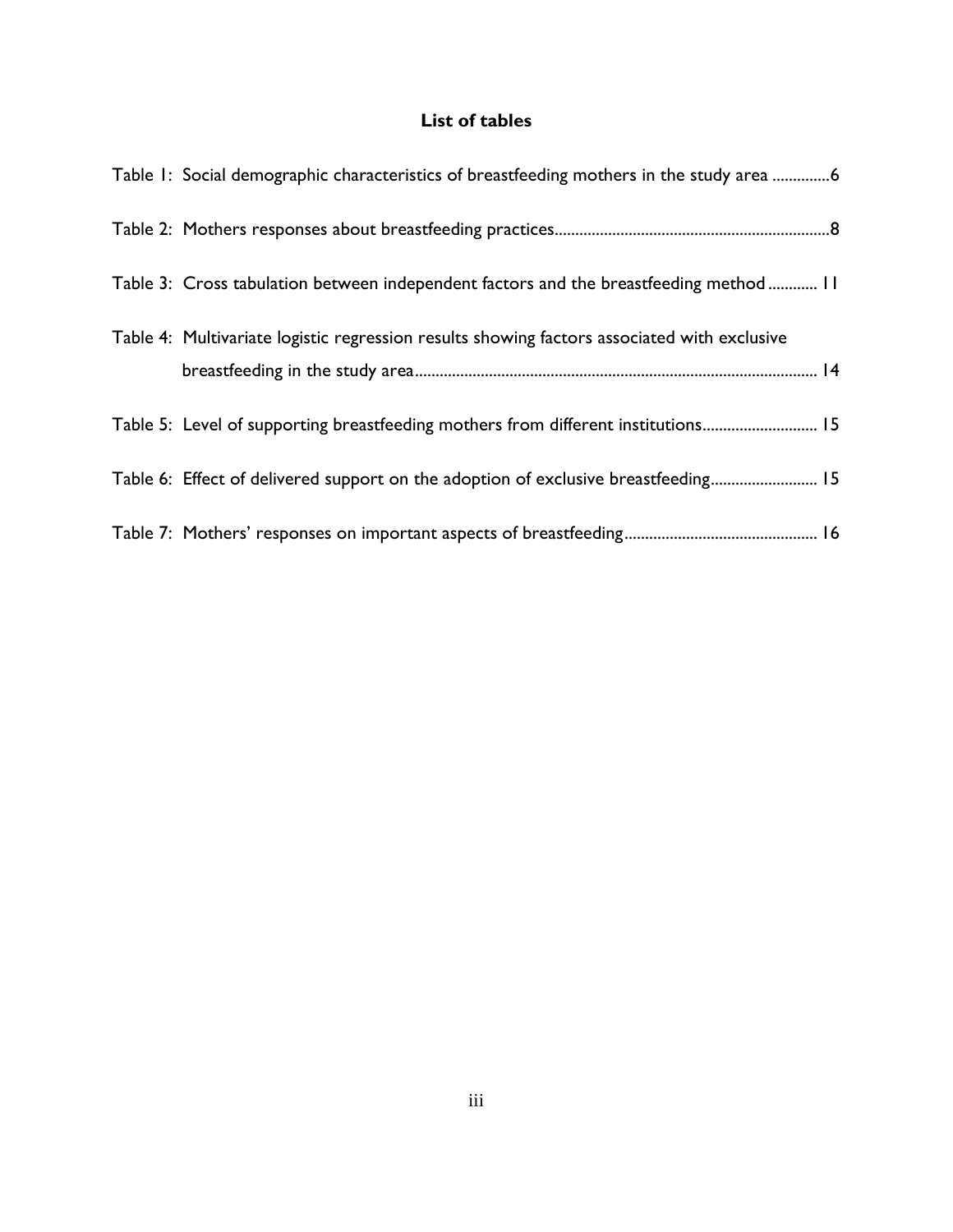# **FACTORS HINDERING EXCLUSIVE BREASTFEEDING IN ZANZIBAR: A CASE STUDY OF MICHEWENI, CHAKE CHAKE AND KASKAZINI 'A' DISTRICTS**

## <span id="page-4-0"></span>**1. Introduction**

Breastfeeding is an incomparable way of providing ideal food for the healthy growth and development of infants. It is also an integral part of the reproductive process with important implications for the health of mothers. Although the health benefits of breastfeeding are widely acknowledged, opinions and recommendations are strongly divided on the optimal duration of exclusive breastfeeding. In 2001, the World Health Organization (WHO) recommended exclusive breastfeeding for the first six months (Kramer and Kakuma, 2012). Thereafter infants should receive complementary foods with continued breastfeeding up to 2 years of age or beyond.

Exclusive breastfeeding is defined as feeding the infants only breast milk, be it directly from breast or expressed (squeezed), with no addition of any liquid or solids apart from recommended drops or syrups consisting of vitamins, mineral supplements or medicine, and nothing else.

Breast milk promotes sensory and cognitive development, and protects the infant against infectious and chronic diseases. Exclusive breastfeeding (EBF) reduces infants' mortality due to common childhood illnesses such as diarrhoea or pneumonia, and helps for a quicker recovery during illness. These effects can be measured in resource-poor and affluent societies (Kramer M et al., 2001). Breastfeeding contributes to the health and well-being of mothers; it helps to space children, reduces the risk of ovarian cancer and breast cancer.

Promotion of exclusive breastfeeding is the most cost-effective intervention to reduce infant mortality in developing countries (WHO, 2001; Du Plessis, 2009). It is estimated that suboptimal breastfeeding, especially non-exclusive breastfeeding in the first six months of life, results in 1.4 million deaths and 10% of diseases in under-fives. In addition, non exclusive breastfeeding has long term impact, including poor school performance, impaired intellectual, reduced productivity and reduced social development. It can also increase the risk of dying due to diarrhoea and pneumonia among 0 – 59 months old children by more than double (WHO, 2001; 2009). Evidence shows that of the sixty percent of under-five mortality caused by malnutrition (directly or indirectly), more than two-thirds are associated with inappropriate breastfeeding practices during infancy.

Despite demonstrated benefits of breastfeeding, exclusive breastfeeding to 6 months is still infrequent. Prevalence and duration in many countries are still lower than the international recommendation of EBF for the first six months of life. The Healthy People 2010 Initiative had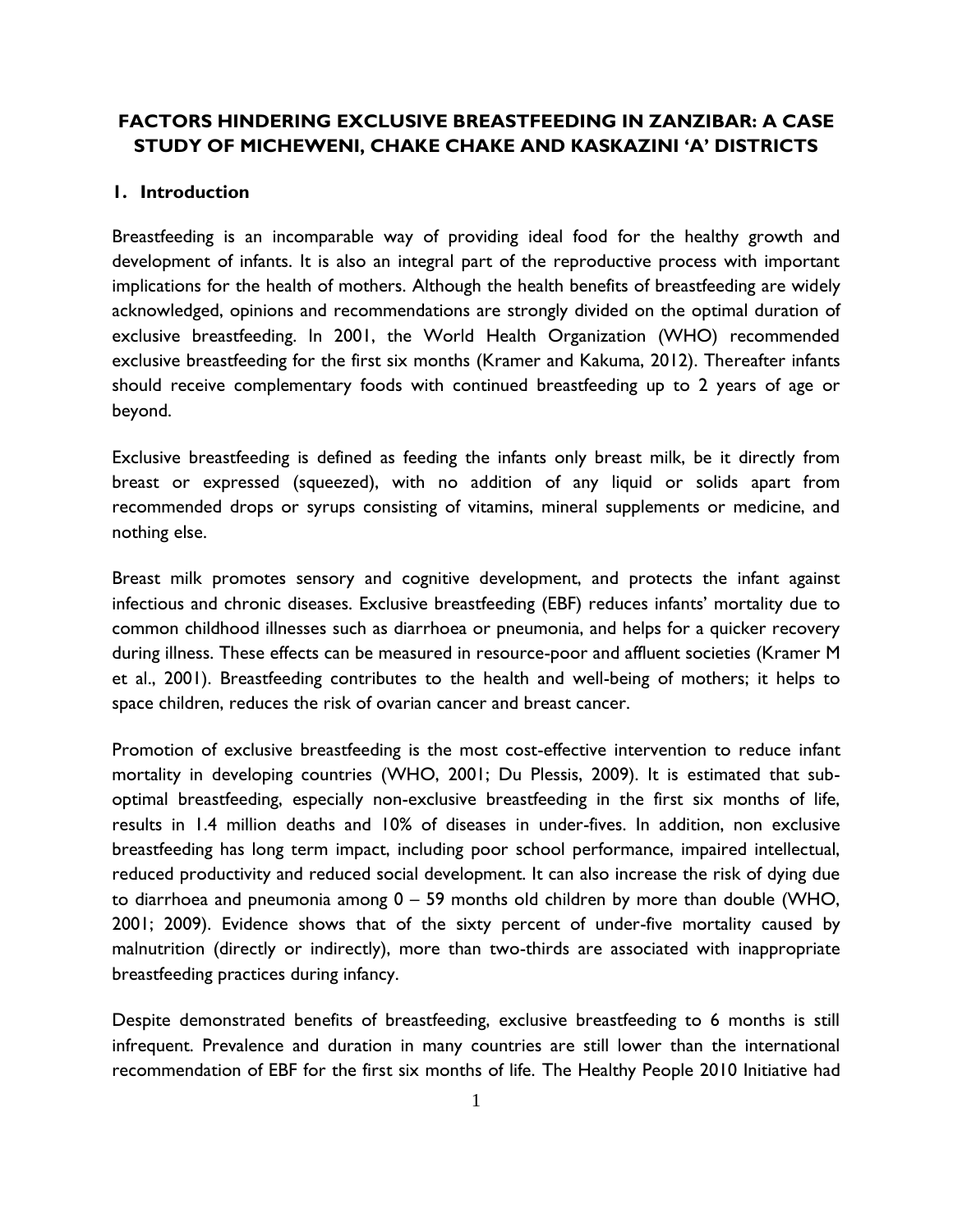set the following goals; 75% of mothers to initiate breastfeeding, 50% of mothers to be breastfeed exclusively to 6 months and 25% of mothers to be breastfeeding to 12 months (Hafizan et al., 2014). Most babies are not exclusively breastfed and globally, only 39% of babies breastfeed exclusively even in the first 4 months of life (WABA, 2004). Other reports show that not more than 35% of infants worldwide are exclusively breastfed during the first four months of life; complementary feeding frequently begins too early or too late, and foods are often nutritionally inadequate and unsafe (WHO, 2001; 2009; Du Plessis, 2009). Reports show that there is a wide range of variation among developing countries, with the rates of exclusive breastfeeding to four months being: Brazil 58%, Iran 28%, Lebanon 10.1%, Nigeria 20%, Bangladesh 34.5%, Jordan 77% and Ethiopia 56.9% (Oweis et al., 2009; Madhu et al., 2009; Olang et al., 2009; Wenzel et al,. 2010; Alemayehu et al., 2009). The rates of exclusive breastfeeding to six months are even lower.

Tanzania National Nutrition Study of 2014 revealed that, the rate of exclusive breastfeeding in Zanzibar is at 19.7% with the rates in rural area being very low (Unguja North, 17.6%; Pemba North, 10.7% and Pemba South, 9.0%). Proportion of continued breastfeeding to 1 year and 2 years of age are 90.1% and 58.8% respectively. Initiation of breastfeeding within one hour of birth is 61.7%. Consequently, the rate of stunting (Height for age) in children aged 0 – 59 months is 24.4%, while the rate of malnutrition (weight for height) is 7.2%. Country wide Zanzibar has, in all, 53,376 under-fives suffering from stunting and 5,217 under-fives suffering from acute malnutrition. The rate of underweight (weight for age) in  $0 - 59$  months children is 13.9% (TFNC, 2014).

Due to the high prevalence of malnutrition and associated effects, and the importance of exclusive breastfeeding, the Revolutionary Government of Zanzibar developed various interventions, giving due emphasis to key messages of exclusive breastfeeding. These messages were being given both at health institution and at community level. Nonetheless, these efforts were not based on organized evidence on the level of existing practices. This might be due to lack of studies that explored the factors foretelling the low proportion of exclusive breastfeeding. There are no previous studies examined and documented the associated factors of exclusive breastfeeding particularly for Zanzibar. The objective of this study was therefore, to assess factors hindering exclusive breastfeeding among mothers in Micheweni, Chake Chake and Kaskazini 'A' districts in Zanzibar.

## <span id="page-5-0"></span>**2. Methodology**

## <span id="page-5-1"></span>**2.1. Description of the Study area**

The study was conducted in three districts of Zanzibar: Micheweni in the north of Pemba, Chake Chake in the south of Pemba and Kaskazini 'A' in the north of Unguja Island. These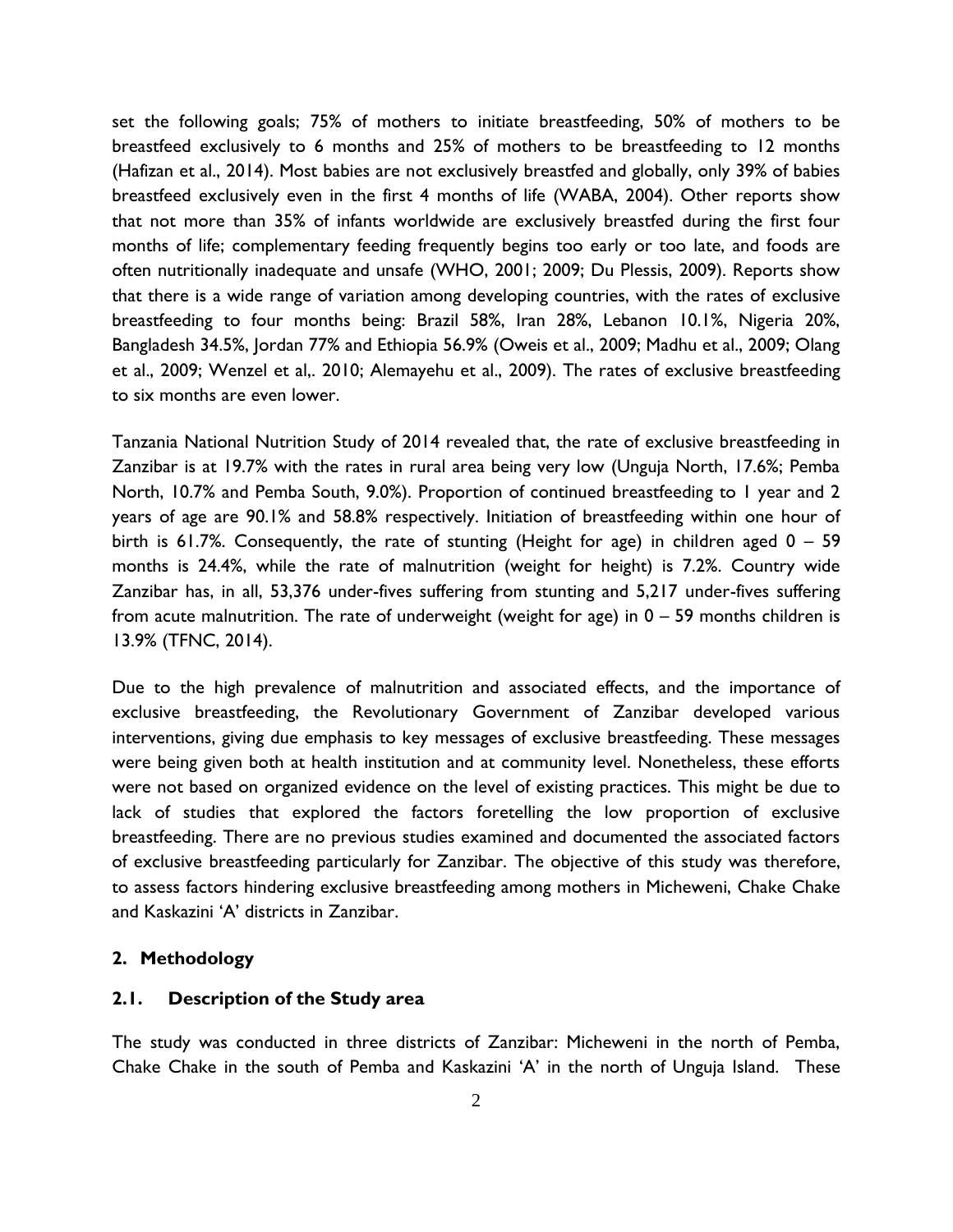districts were selected due to their high prevalence of malnutrition and associated effects and also for their social and geographical similarities. All three districts are partly deep soil and partly coral rags especially near and around the coastal areas.

The total population of the study area is currently projected at 290,657 (141,692 males and 148,964 females). In all three districts, agriculture is the major economic activity employing about 70% of the population. Major food crops are rice, cassava, banana, yams, beans, vegetables and variety of fruits. Cloves are major cash crop in deep soil areas particularly in the western villages in Micheweni and Chake Chake districts but some households are currently engaging in sea weed farming. Tourism sector is more pronounced in Kaskazini 'A' compared to the other two districts in the study area (ZIPA, 2004: ZEB, 2011). Others livelihood activities are fishing, petty business and few are employed in central government. Commercial activities are connected on both land and sea network through small ports all along the coastal areas of these districts.

## <span id="page-6-0"></span>**2.2. The study design**

The study used a community-based cross-sectional survey to collect both quantitative and qualitative data. The sample size for this study was determined using a formula for estimation of single population proportion assuming an expected prevalence of breastfed children of  $0 - 6$ months of 5%, 95% confidence level and 5% margin of error. A total of 303 mother-infant pairs were identified using stratified sampling technique from the three districts; Micheweni (99 respondents), Chake Chake (100 respondents) and Kaskazini 'A' (104 respondents), according to their respective populations. Then, in each district, respondents (mother-infant pairs) were selected by using a simple random sampling technique.

## <span id="page-6-1"></span>**2.3. Data collection**

Primary data for this study were collected using a semi-structured questionnaire specially designed by the Department of Food Security and Nutrition in collaboration with nutrition officers from the Ministry of Health in Zanzibar. The questionnaire which contained both close and open ended questions was translated into local language (Kiswahili) and contextualized to the local situation. One day pre-testing of the questionnaire was conducted on a sample of 15 respondents selected randomly from the same population to determine its clarity and relevance to the study objective. Mothers of index children were then interviewed to collect data on socio-demographic factors, breastfeeding practices, obstetric factors such as birth intervals, workloads, supports, knowledge and attitude on breastfeeding and health service related factors such as nutrition education and pre- and post-natal counselling.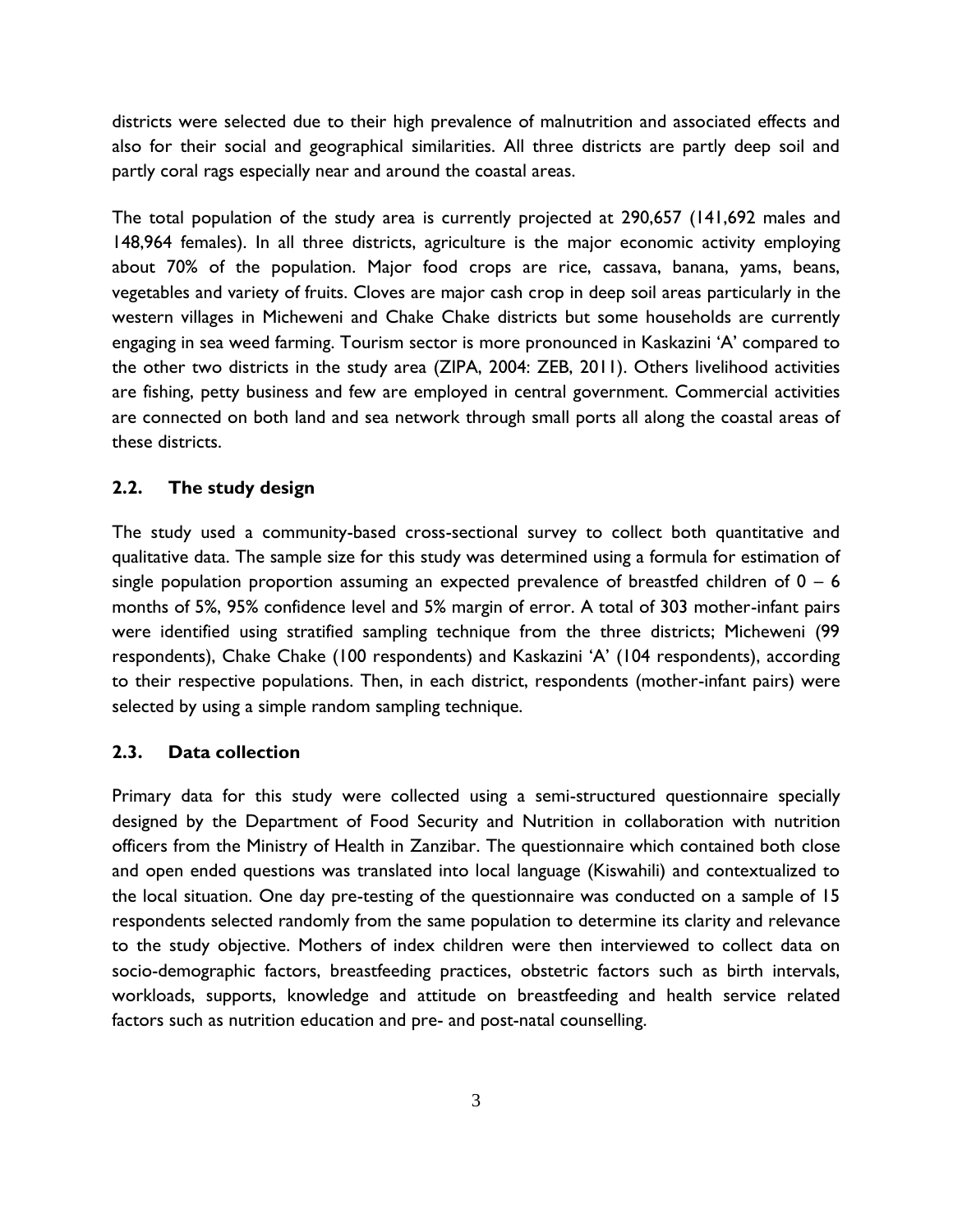#### <span id="page-7-0"></span>**2.4. Hypothesis**

Based on review of the literature and others researchers' work, the following explanatory variables were hypothesized to have an influence on exclusive breastfeeding for six months.

*Current age of mother***:** Age is a continuous explanatory variable. As age of a mother increases, it is assumed that she could acquire more knowledge and experience. Old mothers are more risk averter and their chance to become more adoptive to practicing exclusive breastfeeding increases with age. Thus, it is hypothesized that age of the mother and practicing exclusive breastfeeding are positively correlated.

*Mother's level of education***:** Mothers with higher formal education are most likely capable to understand, analyze and adopting improved practices. It is hypothesized that, the higher the level of literacy, the more likely the mothers have positive attitude towards adopting better child care practice including exclusive breastfeeding for six months.

*Number of under-five children***:** The larger the number of under-five children for index mother, the shorter the space between children and more likely the earlier the commencement of complementary foods. It is therefore hypothesized that the number of under-five children and exclusive breastfeeding are negatively correlated.

*Size of the household***:** Household size refers to the total number of household members who live and consume from the same household. In most cases, it is expressed in adult equivalent, and is an important variable determines the state of household food distribution and expected to have negative impacts on household food security. An increase in household size implies more people to be fed from the limited resources. Consequently, the mother runs deficiency of both energy and nutrients (malnourished) early during pregnancy and during breastfeeding. This is translated into insufficient breast milk discharge both in quantity and quality. The child grows slowly which convinces mother to start complementary food very early.

*Mother's occupation***:** Employed mothers and women farmers use most of their day time away from their home and therefore away from their children. In such cases, many children start complementary food before the age of six months. It is therefore hypothesized that homemakers (house wives) are more likely to breastfeed exclusively compared to employed mothers and mothers who are engaged in farming.

*Marital status***:** Married mothers are persons who are economically and socially supported by their husbands and the husbands' relatives. Usually unmarried and divorced mothers have little support and may need a lot of time looking for other necessities. They are subjected to heavy works. Thus, married mothers are more likely capable to adopt exclusively breastfeeding.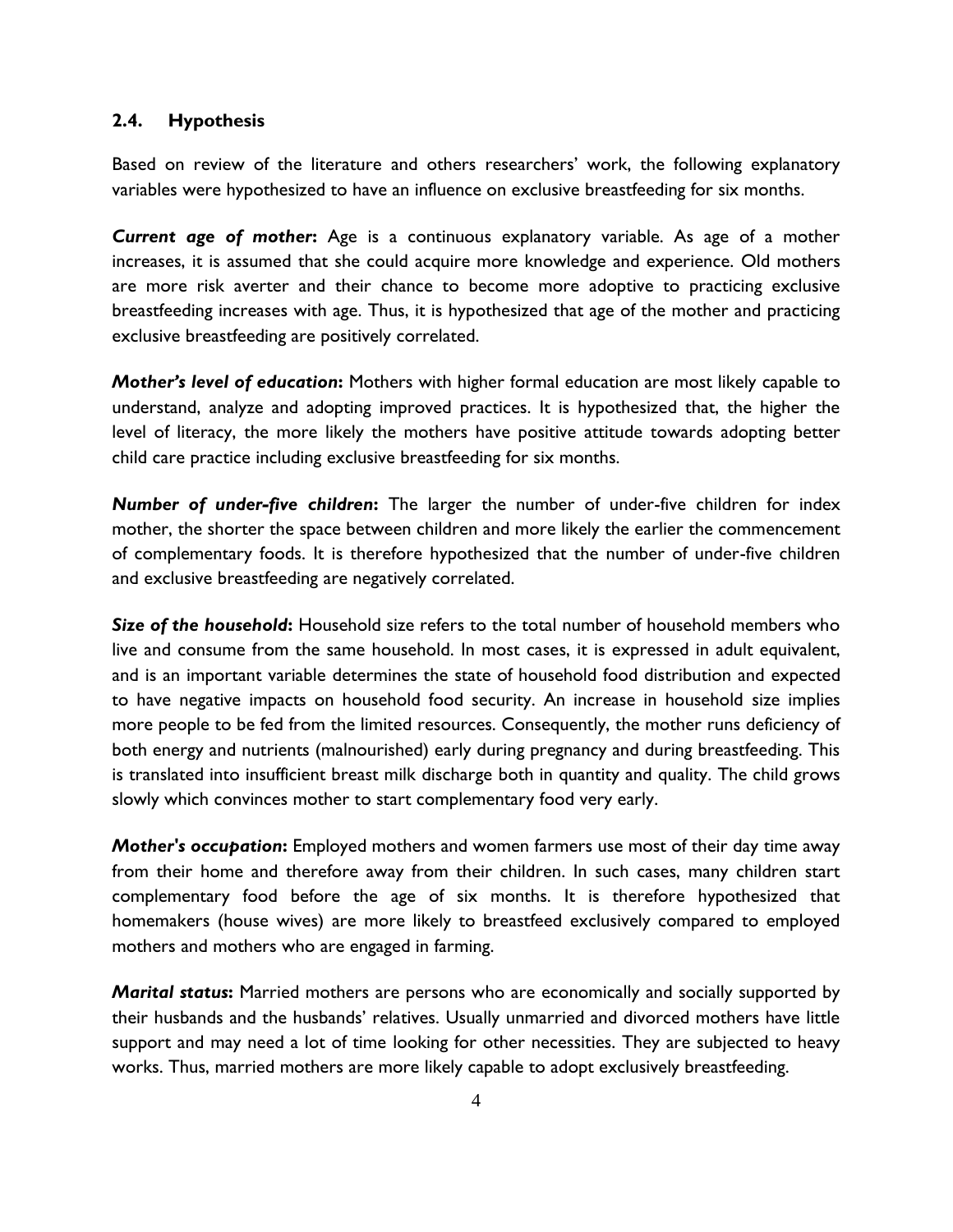*Place of delivery***:** it is assumed that mothers who deliver at heath delivery services are subject to effective counselling and maternal education including education on exclusive breastfeeding immediately at the delivery centres and through postnatal contacts. They are therefore likely to adopt exclusive breastfeeding compared to mothers who deliver at home.

*Support from relatives and peers***:** Breastfeeding mothers are surrounded by people of different relationships such as the husband, the child grandmother, the traditional birth attendants, the informal classes and the friends. It is assumed that these people have great influence on mothers' decision towards breastfeeding practice.

## <span id="page-8-0"></span>**2.5. Data analysis**

All data were translated into English, coded, entered, and analyzed using SPSS for windows version 16.0. Descriptive statistics (frequency and cross tabulation) was carried out to determine the prevalence of exclusive breastfeeding and to identify associated factors (categories) for each independent variable with the outcome of interest (exclusive breastfeeding). Finally, multivariable logistic regression was done to confirm the independent predictor variables of exclusive breastfeeding. The multivariable regression test was two-sided and considered statistically significant at  $p \le 0.05$ .

## <span id="page-8-1"></span>**3. Results and Discussion**

The study results for demographic characteristics (Table 1) showed that the mean age  $(\pm SD)$ of mothers was 27.4 (± 6.3) years and majority (94.1%) of mothers were married. More than half (55.8%) of respondents were house wives, 28.1% were farmers, only 5% were government employees while the rest 11.2% were business women by occupation.

About one-third (31.7%) of respondents were having no formal education, 37% had lower secondary education and only 2% completed higher education. The rest (29.4%) were primary school leavers.

Nearly 49% of the surveyed children were delivered at home. Birth intervals between the last two children showed that 26.6% of the surveyed children were spaced by more than two years, 35.4% were spaced by two years and for the rest, the birth intervals were one year or less. About 22% of mothers reported that they have three to four children which are still under-five and 46.5% reported the household sizes of more than 6 people (Table 1).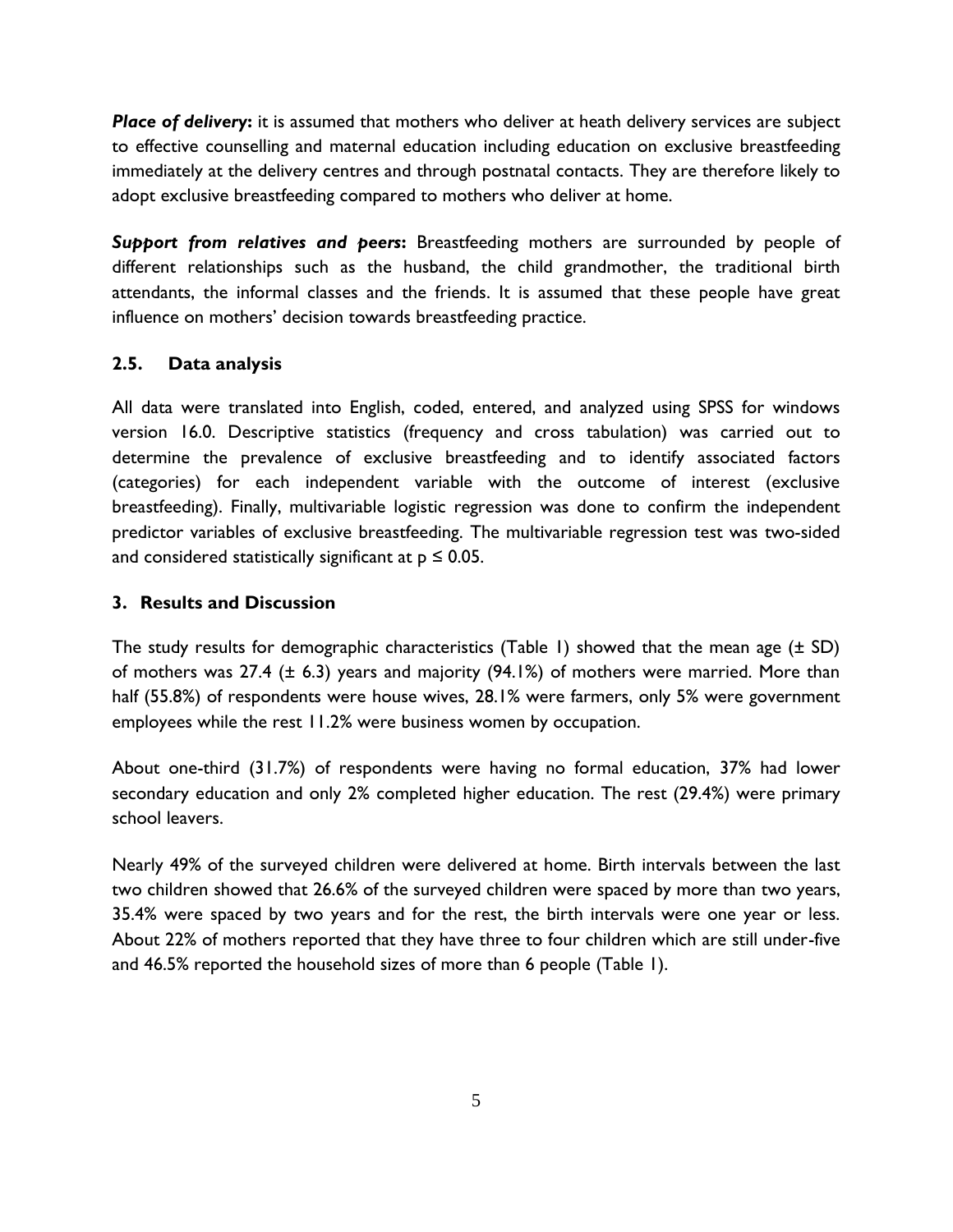|                                |                  | Response                |       |  |  |
|--------------------------------|------------------|-------------------------|-------|--|--|
| Characteristic/factor          | Category         | Count                   | %     |  |  |
| Current age of mother          | $15 - 20$        | 38                      | 12.5% |  |  |
| (years)                        | $21 - 25$        | 91                      | 30.0% |  |  |
|                                | $26 - 30$        | 86                      | 28.4% |  |  |
|                                | $31 - 35$        | 43                      | 14.2% |  |  |
|                                | $36 - 40$        | 45                      | 14.9% |  |  |
| Mother's age at first delivery | $15 - 20$        | 204                     | 67.3% |  |  |
| (years)                        | $21 - 25$        | 77                      | 25.4% |  |  |
|                                | $26 - 30$        | 8                       | 5.9%  |  |  |
|                                | $31 - 35$        | $\overline{\mathbf{4}}$ | 1.3%  |  |  |
| Mother's level of education    | No formal        | 96                      | 31.7% |  |  |
|                                | Primary          | 89                      | 29.4% |  |  |
|                                | Secondary        | 112                     | 37.0% |  |  |
|                                | Higher           | 6                       | 2.0%  |  |  |
| Mother's occupation            | <b>Employees</b> | $\overline{15}$         | 5.0%  |  |  |
|                                | Entrepreneur     | 34                      | 11.2% |  |  |
|                                | Home makers      | 169                     | 55.8% |  |  |
|                                | Farmers          | 85                      | 28.1% |  |  |
| <b>Marital status</b>          | Married          | 285                     | 94.1% |  |  |
|                                | Unmarried        | 6                       | 2.0%  |  |  |
|                                | <b>Divorced</b>  | 9                       | 3.0%  |  |  |
|                                | Widowed          | 3                       | 1.0%  |  |  |
| Child place of delivery        | Health centre    | $\overline{155}$        | 51.2% |  |  |
|                                | Home             | 148                     | 48.8% |  |  |
| <b>Birth interval</b>          | <   year         | $\overline{20}$         | 7.9%  |  |  |
|                                | I year           | 78                      | 31.0% |  |  |
|                                | 2 years          | 87                      | 34.5% |  |  |
|                                | $> 2$ years      | 67                      | 26.6% |  |  |
| Children U-5                   |                  | 87                      | 28.7% |  |  |
|                                | 2                | 150                     | 49.5% |  |  |
|                                | 3                | 62                      | 20.5% |  |  |
|                                | 4                | $\overline{\mathbf{4}}$ | 1.3%  |  |  |
| Number of people in the        | $1 - 3$          | $\overline{39}$         | 12.9% |  |  |
| household                      | $4 - 6$          | 123                     | 40.6% |  |  |
|                                | $7 - 9$          | 101                     | 33.3% |  |  |
|                                | $10+$            | 40                      | 13.2% |  |  |

<span id="page-9-0"></span>Table 1: Social demographic characteristics of breastfeeding mothers in the study area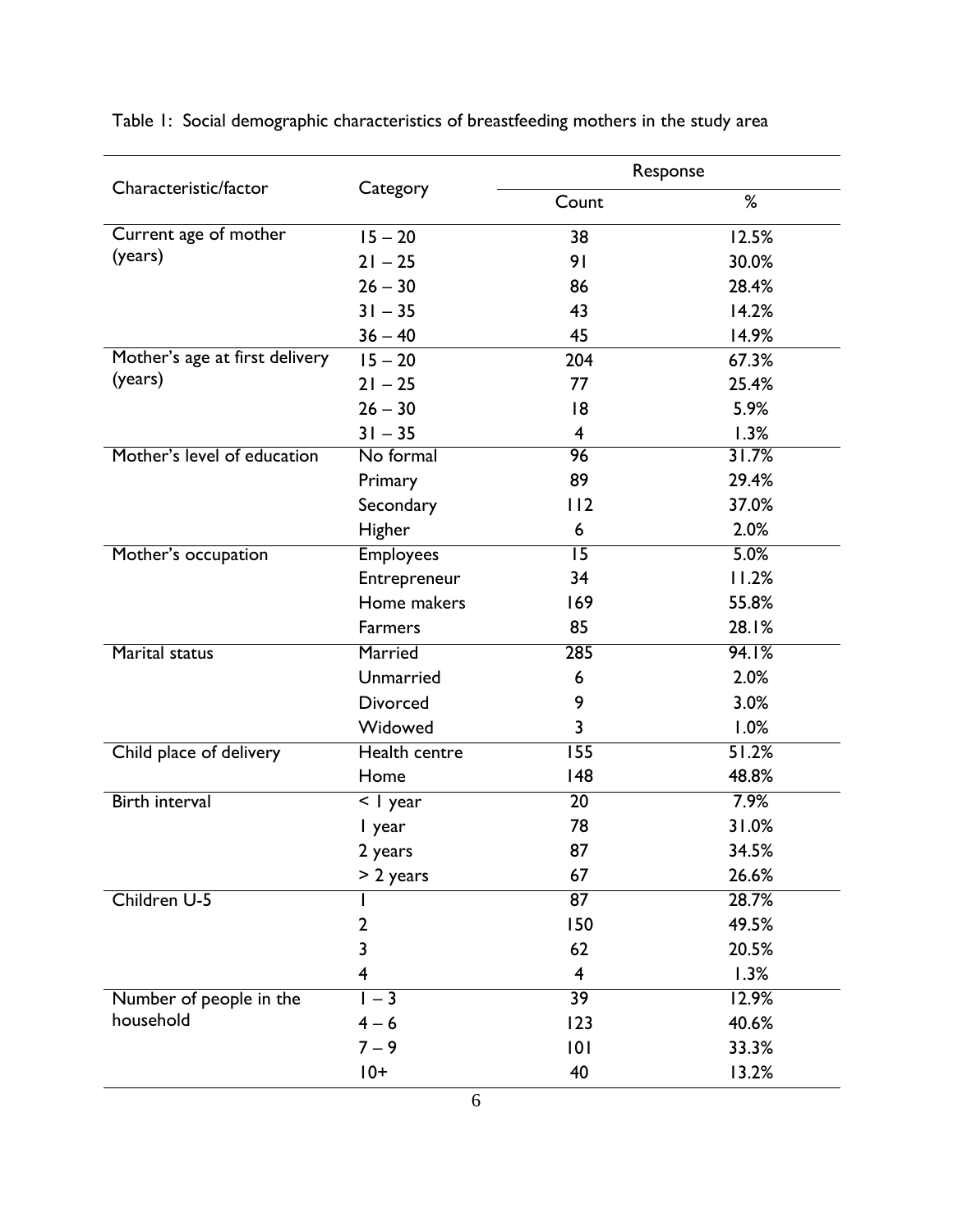All the 303 children were breastfed during survey, but the prevalence of exclusive breastfeeding for children aged less than six months in the study area was only 20.8% (Table 2). This finding indicates great improvement as compared to the previously reported prevalence of 10.7%, 9%, and 17.6% for Pemba north, Pemba South and Unguja North, respectively; and is slightly higher than the national exclusive breastfeeding prevalence in Zanzibar (19.7%). Probably the improvement was due to combination of interventions including Mwanzo Bora Nutrition Programme, targeting the breastfeeding mothers in groups and the entire community for issues related to nutrition, childcare and breastfeeding. However, the results showed that the prevalence of EBF in the study area is still very low compared to other developing countries such as Jordan (77%), Madagascar (70%), Zambia (74%), Ghana (79%) and Bolivia (65%).

Initiation of breastfeeding within one hour after delivery was 58.7% and 97. 7% continued on breastfeeding the colostrums for the first four days. More than one-third (38.9%) of surveyed children were reported to be given sweet or sour liquids like honey prior to initiation of breastfeeding the colostrums. Of those given sweet or sour liquids prior to initiation of breastfeeding, 22.9% were given for the belief that these liquids are medicines, 40.7% were given due to religious believes (sunna) and 34.4% were given as tradition in the community. Influence of grandmothers on the provision of pre lacteal sweet or sour liquids was on to 46.6% of the children who were given these liquids and 30.5% were given due to the mothers own decision.

Month-specific lifetime exclusive breastfeeding revealed that at the very early age of one month nearly 21% of the children started complementary foods and at the age of four months 69 % of the children were already given complementary foods. Children in the age group 4 days to one month were more than 2 times likely to be breastfeed exclusively (79%) when compared to those children in the age group  $1 - 4$  months (30.7%). As the age of the children approached 6 months, the rate of exclusive breastfeeding decreased significantly (Fig. 1). These results are similar to the results of the studies conducted in Iran, Uganda, Sudan, and Ethiopia (Alemayehu et al., 2009; Bautista, 1997; Engebretsen et al., 2007). The trend of rapid decrease of the proportion of exclusive breastfeeding with increasing child age might be due to the fact that postpartum care and support for breastfeeding is customarily given in the first few months after birth. The other possible reason for introducing complementary feeding as reported by 71.3% of respondents (Table 2) was the mothers' assumption that breast milk alone would not satisfy their children needs for food and water, which is directly related to lack of knowledge among mothers, on the nutrition value of breast milk and importance of exclusive breastfeeding. Also, 10.4 percent of the mothers reported to be influenced by their children grandmothers to start complementary foods, which is another point in the community that lacks the necessary knowledge and understanding of the exclusive breastfeeding.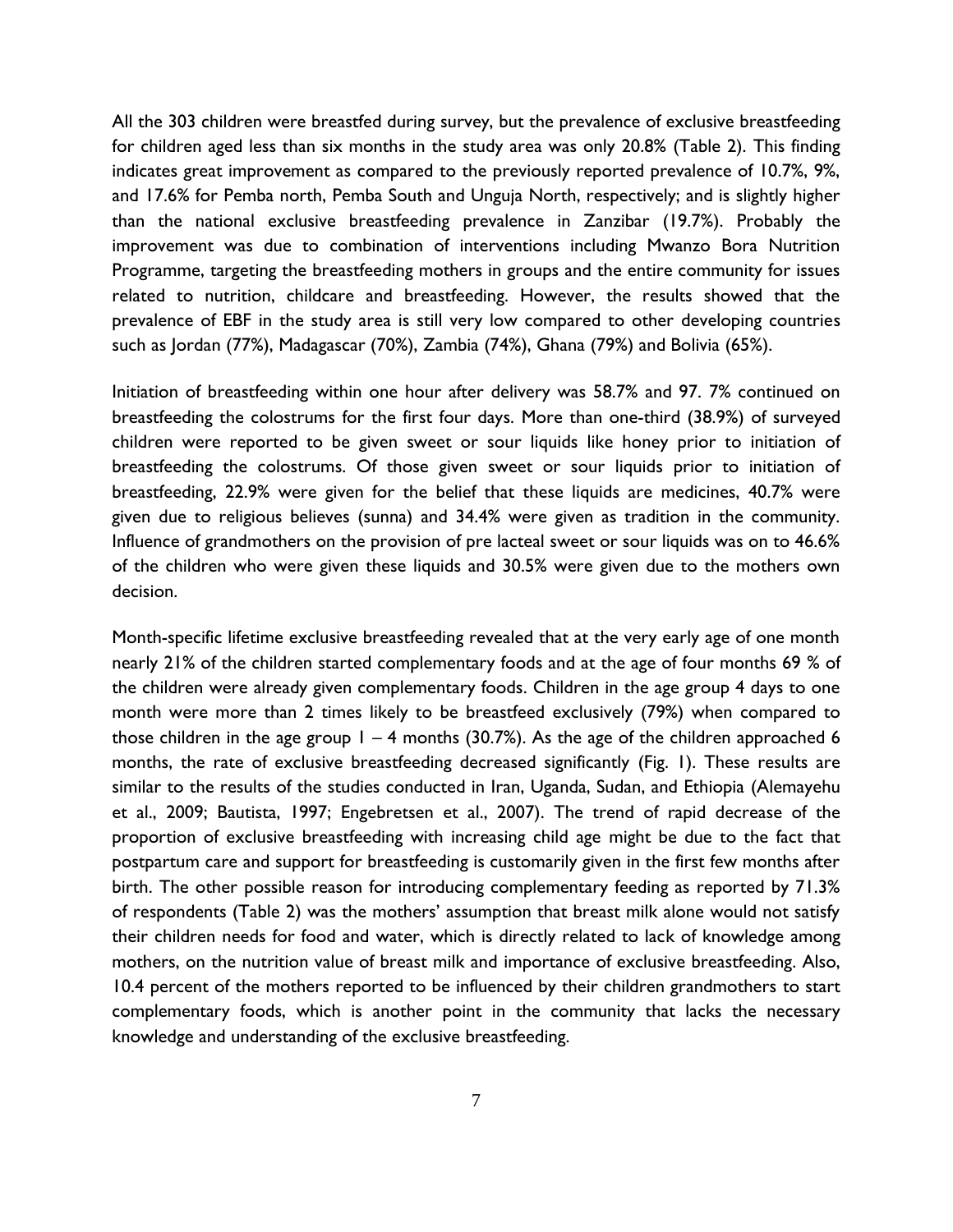| Characteristic                 | Category                      |                 | Response         |  |  |
|--------------------------------|-------------------------------|-----------------|------------------|--|--|
|                                |                               | Count           | ℅                |  |  |
| Initiation of breastfeeding    | Within Ihr                    | 178             | 58.7%            |  |  |
|                                | Bet 1-12hrs                   | 99              | 32.7%            |  |  |
|                                | Bet 12-24hr                   | $\overline{10}$ | 3.3%             |  |  |
|                                | After 24 hrs                  | 9               | 3.0%             |  |  |
|                                | No recall                     | 7               | 2.3%             |  |  |
| Continuation of feeding on     | Yes                           | 296             | 97.7%            |  |  |
| colostrums in the $Ist$ 4 days | No                            | 7               | 2.3%             |  |  |
| Reasons for no                 | Not applicable                | 296             | 97.7%            |  |  |
| continuation of feeding on     | Very little discharge of      | 5               | 1.7%             |  |  |
| colostrums in the first 4      | Child delayed to accept       |                 | 0.3%             |  |  |
| days                           | Delayed discharge of colostr. |                 | 0.3%             |  |  |
| Provision of honey or          | Yes                           | 118             | 38.9%            |  |  |
| sweets to the new infants      | No                            | 185             | 61.1%            |  |  |
| Reasons for provision of       | As medicine                   | $\overline{27}$ | 22.9%            |  |  |
| honey                          | Religious belief (Sunna)      | 48              | 40.7%            |  |  |
|                                | <b>Traditions</b>             | 43              | 36.4%            |  |  |
| Person who influenced the      | Mother's own decision         | $\overline{36}$ | 30.5%            |  |  |
| decision for provision of      | Influence of the husband      | 6               | 5.1%             |  |  |
| honey or sweets to the neo     | Influence of grandmother      | 55              | 46.6%            |  |  |
| child                          | Influence of TBA              | 10              | 8.5%             |  |  |
|                                | Influence of others           | $\mathbf{H}$    | 9.3%             |  |  |
| <b>Current breastfeeding</b>   | Breast milk only              | 63              | 20.8%            |  |  |
| method/practices ( $n = 303$ ) | Breast milk with compl. foods | 240             | 79.2%            |  |  |
| Commencement of                | $\overline{I^{st}}$ day       | $\mathbf 0$     | 0.0% (EB100%)    |  |  |
| complementary foods ( $n =$    | Before 4 days                 | 4               | 4.6% (EB 95.4%)  |  |  |
| 303)                           | Bet. 4 days and I month       | 49              | 16.2% (EB 79.2%) |  |  |
|                                | Bet. I month and 4 months     | 147             | 48.5% (EB 30.7%) |  |  |
|                                | Bet. 4 month and 6 months     | 30              | 9.9% (EB 20.8%)  |  |  |
| Reasons for starting           | Little discharge of milk      | 28              | 11.7%            |  |  |
| complementary foods ( $n =$    | Belief that BM is not enough  | 129             | 53.8%            |  |  |
| 240)                           | BF is shame/outdated          | 30              | 12.5%            |  |  |
|                                | Belief that BM cause thirsty  | 42              | 17.5%            |  |  |
|                                | Mother is away for job        | 7               | 2.9%             |  |  |

# <span id="page-11-0"></span>Table 2: Mothers responses about breastfeeding practices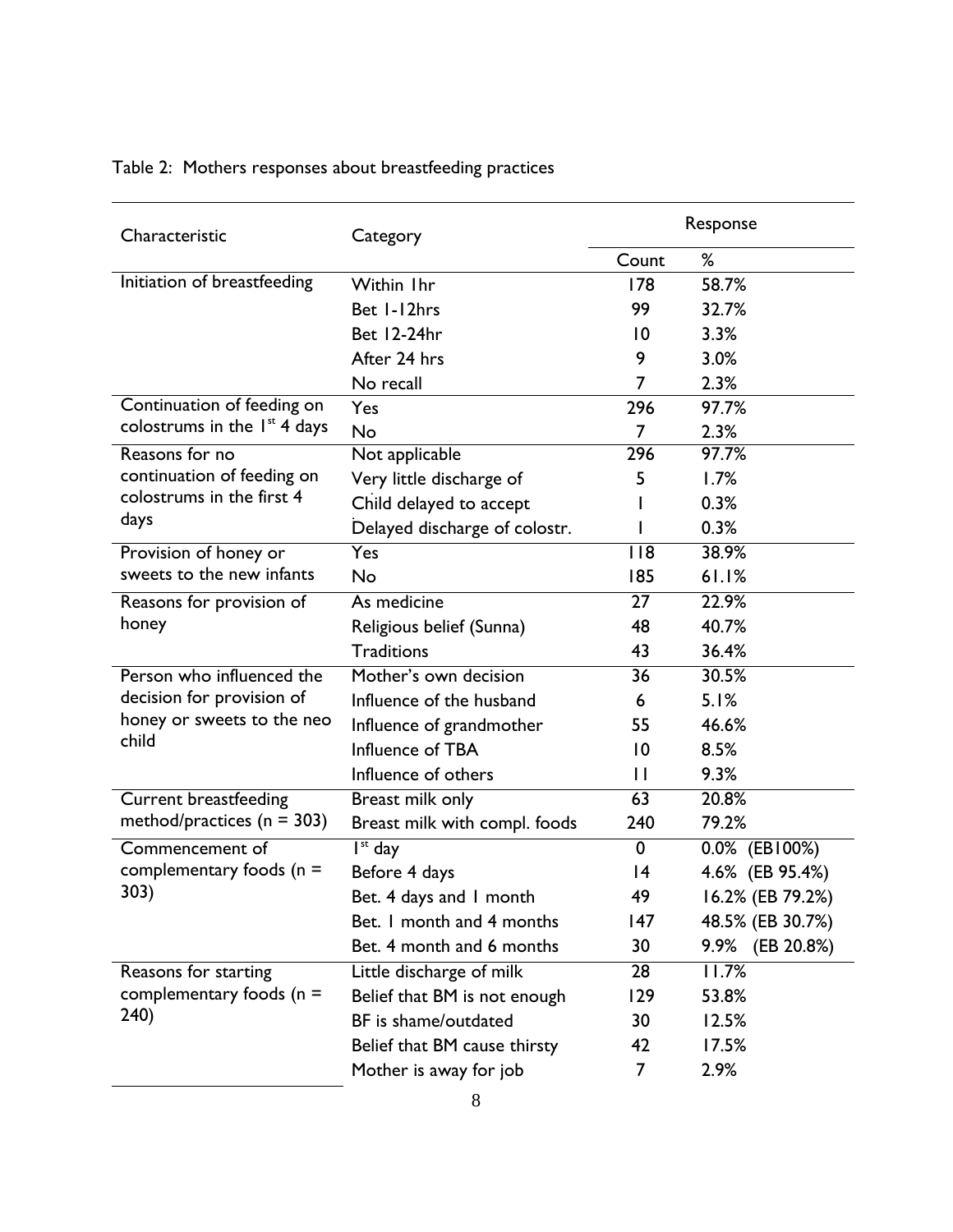

Fig. 1: Prevalence of EBF over child age among breastfeeding mothers in the study area

Table 3 presents results of the prevalence of exclusive breastfeeding at each category of every individual factor. These results showed that there was a significant difference in the prevalence of exclusive breastfeeding among age groups of mothers. Young mothers (less than 20 years old) were associated with low prevalence of EBF (7.9%) compared with EBF of 24.4% associated with older mothers (36 years and above). Multivariate regression (Table 4) indicated that from young age group to the older group, we would expect a 0.35 increase in the log-odds of being in a higher level of practicing EBF. Probably, older mothers have more experience, self determination, understandable and easily adopt innovations. Similarly, the results revealed increasing trend of EBF with increasing age of mothers at first delivery. Mothers who got their first babies at the age of 30 years and above were more likely to breastfeed exclusively (50%)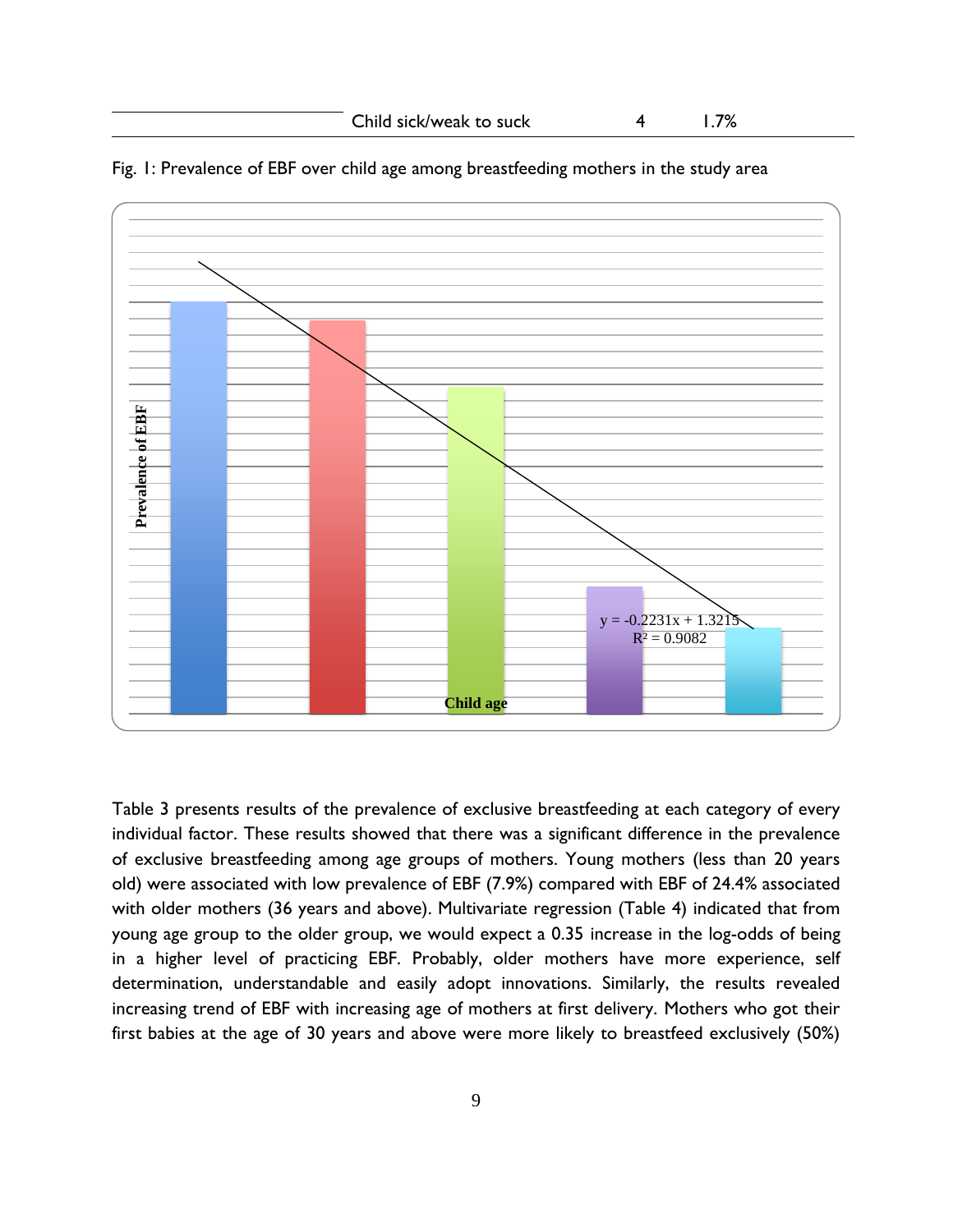compared with the prevalence of EBF of 17.6% in mothers who got their first babies when they were very young (15 – 20 years). This indicates the need for prevention of early pregnancies.

Also, mothers' education status showed increasing trend of EBF. The prevalence of EBF was 18.8%, 22.5%, 20.5% and 33.3% for the no formal education, primary education, secondary education and higher education groups, respectively. Regression analysis showed that for one unit increase in the level of education, there is expected an increase of 0.11 in the log-odds of being in a higher level of practicing EBF. Literate mothers are probably self-determinant, analytical and risk bearers and therefore they are always early adopters of the new technologies and new practices. These results indicate the importance of educating female children so they become educated mothers.

Results for the size of household revealed that small households are related to the high prevalence of EBF. The rate of EBF was 33.3% for mothers in the small size household (1-3 people) compared with EBF prevalence of 19.8% in the large sized households with more than 6 people and 15% in households with more than 9 people. The multivariate analysis showed that for one person decrease in the number of people in the household, there is expected an increase of 0.53 in the log-odds of being in a higher level of practicing EBF. Large households negatively affect food distribution among household's members. In such a case, pre and postnatal nutrition condition of mother is always poor. Most likely, this leads to new infants being very weak and mother's milk insufficient in nutrients, the condition that convinces the mother to start complementary food earlier.

Amusingly, the results of marital status revealed that, the prevalence of EBF was higher (33.3%) among the widowed mothers compared with the EBF prevalence in the group of married mothers (21.4%) and divorced mothers (11.1%). No unmarried mother was found to breastfeed exclusively. Traditionally, widowed mothers are highly supported by relatives and the community and probably this might be the reason for these results. For unmarried mothers, the poorest in the practicing of EBF, the results might probably be due to isolation and more time spent on livelihood activities rather than attending in community gatherings and clinics, the places where other mothers gather for maternal education. In other words, mothers in this group are normally subject to stigma and are less supported.

As regards to mothers' occupation, the results revealed that housewives were more likely to breastfeed exclusively whereby the prevalence was 23.1% compared with farmers (18.8%), entrepreneurs (17.6%) and employee (13.3%). These results are directly related to the length of time the mother is away from the child as indicated in table 3, and the fact that the practice of squeezing breast milk and stored for later use is currently not understood/not agreed among breastfeeding mothers. Multivariate regression (Table 4) uncovered that for one unit increase in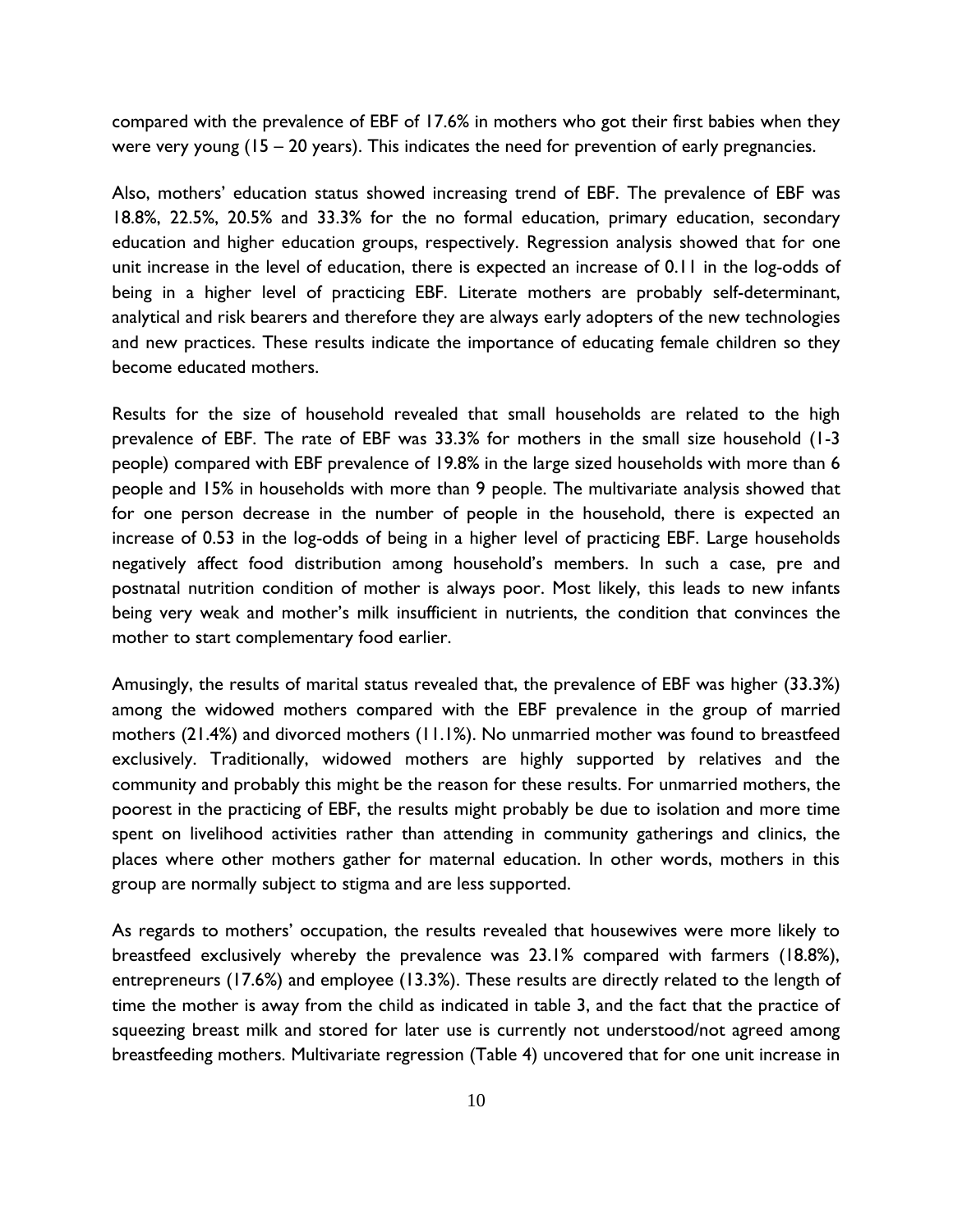the time spent by the mother away from the child, it is expected a decrease of 0.412 in the logodds of being in a higher level of practicing EBF.

| Characteristics     | Category                |                | <b>EBF</b> |                         | Non-EBF |  |  |
|---------------------|-------------------------|----------------|------------|-------------------------|---------|--|--|
|                     |                         | Count          | %          | Count                   | %       |  |  |
| Current age of      | $15 - 20$               | 3              | 7.9%       | 35                      | 92.1%   |  |  |
| mother              | $21 - 25$               | 24             | 26.4%      | 67                      | 73.6%   |  |  |
|                     | $26 - 30$               | 16             | 18.6%      | 70                      | 81.4%   |  |  |
|                     | $31 - 35$               | 9              | 20.9%      | 34                      | 79.1%   |  |  |
|                     | $36+$                   | $\mathbf{H}$   | 24.4%      | 34                      | 75.6%   |  |  |
| Age of mother at    | $15 - 20$               | 36             | 17.6%      | 168                     | 82.4%   |  |  |
| first delivery      | $21 - 25$               | 22             | 28.6%      | 55                      | 71.4%   |  |  |
|                     | $26 - 30$               | 3              | 16.7%      | 15                      | 83.3%   |  |  |
|                     | $31 - 35$               | $\mathbf 2$    | 50.0%      | $\mathbf{2}$            | 50.0%   |  |  |
| Children under 5    | ı                       | $\overline{2}$ | 50.0%      | $\overline{2}$          | 50.0%   |  |  |
| belonging to same   | 2                       | 15             | 24.2%      | 47                      | 75.8%   |  |  |
| mother              | 3                       | 18             | 20.8       | 69                      | 79.3%   |  |  |
|                     | $\overline{\mathbf{4}}$ | 28             | 18.7%      | 122                     | 81.3%   |  |  |
| Size of the         | $I - 3$                 | 3              | 33.3%      | 26                      | 66.7%   |  |  |
| household           | $4-6$                   | 24             | 19.5%      | 99                      | 80.5%   |  |  |
|                     | $7-9$                   | 20             | 19.8%      | 81                      | 80.2%   |  |  |
|                     | $10 - 12$               | 6              | 15.0%      | 34                      | 85.0%   |  |  |
| Mother's level of   | No formal educ.         | 18             | 18.8%      | 78                      | 81.2%   |  |  |
| education           | Pri. Educ.              | 20             | 22.5%      | 69                      | 77.5%   |  |  |
|                     | Sec. educ.              | 23             | 20.5%      | 89                      | 79.5%   |  |  |
|                     | Higher educ.            | $\mathbf 2$    | 33.3%      | $\overline{\mathbf{4}}$ | 66.7%   |  |  |
| Mother's occupation | <b>Employees</b>        | $\overline{2}$ | 13.3%      | 13                      | 84.6%   |  |  |
|                     | Entrepren.              | 6              | 17.6%      | 28                      | 82.4%   |  |  |
|                     | Farmer                  | 16             | 18.8%      | 69                      | 81.2%   |  |  |
|                     | Home maker              | 39             | 23.1%      | 130                     | 76.9%   |  |  |
| Marital status      | Married                 | 61             | 21.4%      | 224                     | 78.6%   |  |  |
|                     | Unmarried               | 0              | .0%        | 6                       | 100.0%  |  |  |
|                     | Divorced                |                | 11.1%      | 8                       | 88.9%   |  |  |
|                     | Widowed                 |                | 33.3%      | $\overline{2}$          | 66.7%   |  |  |
| Sex of child        | Male                    | 27             | 20.6%      | 104                     | 79.4%   |  |  |
|                     | Female                  | 36             | 20.9%      | 136                     | 79.1%   |  |  |

<span id="page-14-0"></span>Table 3: Cross tabulation between independent factors and the breastfeeding method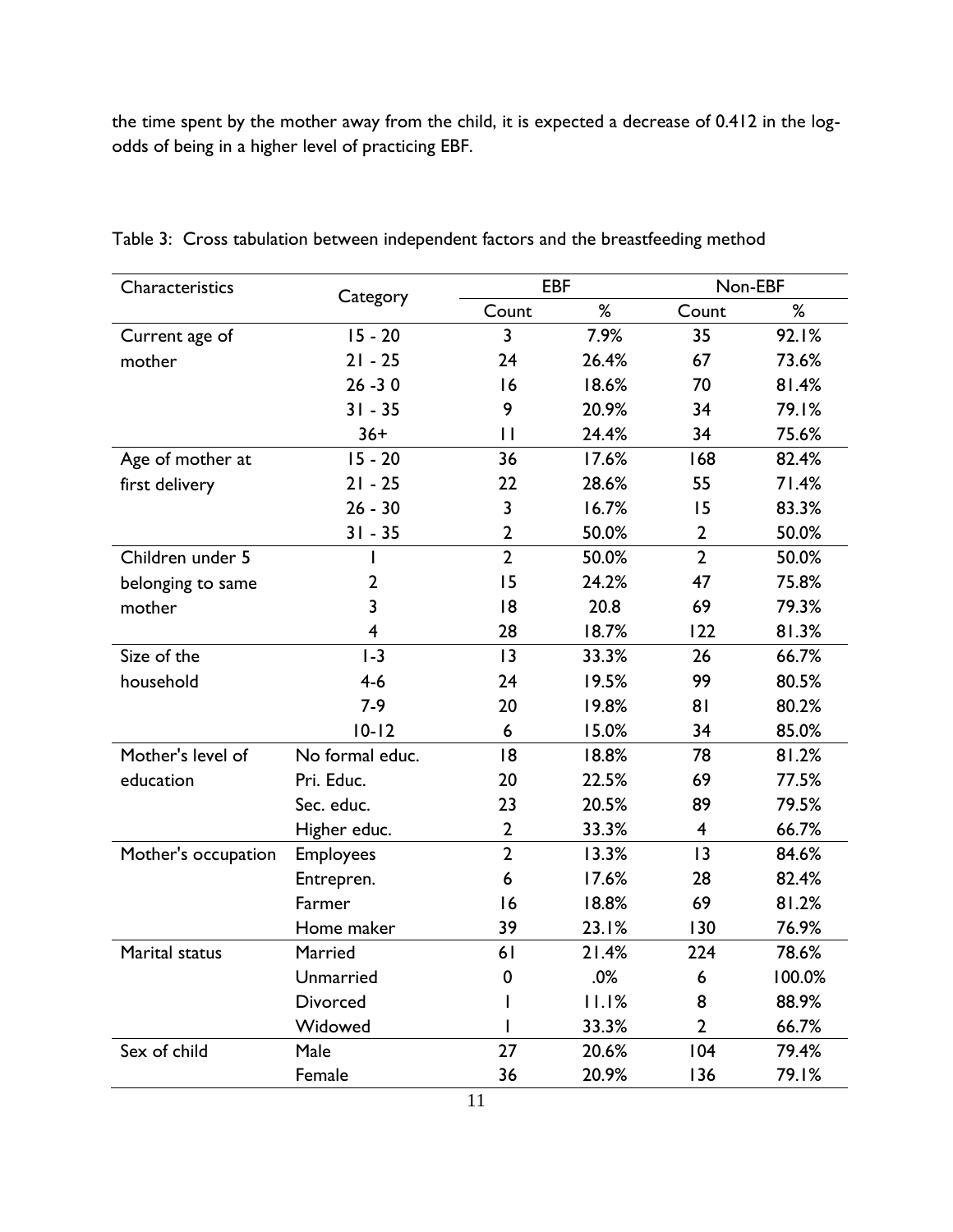| Birth interval | Less than I yr   |    | 15.0% |    | 85.0% |
|----------------|------------------|----|-------|----|-------|
|                | l year           |    | 14.1% | 67 | 85.9% |
|                | 2 years          | 18 | 20.7% | 69 | 79.3% |
|                | More than 2 yrs. | 18 | 26.9% | 49 | 73.1% |
| — II.          | $\mathbf{v}$     |    |       |    |       |

| Characteristics                                                | Category                   | <b>EBF</b>      |       | Non-EBF |        |  |
|----------------------------------------------------------------|----------------------------|-----------------|-------|---------|--------|--|
|                                                                |                            | Count           | %     | Count   | %      |  |
| Age of child                                                   |                            | $\mathbf 0$     | .0%   | 3       | 100.0% |  |
|                                                                | $\overline{2}$             | 16              | 27.6% | 42      | 72.4%  |  |
|                                                                | 3                          | 4               | 32.6% | 29      | 67.4%  |  |
|                                                                | 4                          | $\overline{10}$ | 15.9% | 53      | 84.1%  |  |
|                                                                | 4.5                        | 0               | .0%   |         | 100.0% |  |
|                                                                | 5                          | 2               | 16.4% | 61      | 83.6%  |  |
|                                                                | 5.5                        | 0               | .0%   |         | 100.0% |  |
|                                                                | 6                          | $\mathsf{I}$    | 18.0% | 50      | 82.0%  |  |
| Child place of                                                 | Hospital                   | 42              | 27.1% | 113     | 72.9%  |  |
| delivery                                                       | Home                       | 21              | 14.2% | 127     | 85.8%  |  |
| Time duration the<br>mother is normally<br>away from the child | All time with the<br>child | 48              | 24.2% | 150     | 75.8%  |  |
|                                                                | $1 - 2$ hours              | $\mathsf{L}$    | 23.9% | 35      | 76.1%  |  |
|                                                                | $3 - 4$ hours              | $\overline{2}$  | 7.1%  | 26      | 92.9%  |  |
|                                                                | $5 - 6$ hours              | 0               | 0.0%  | 15      | 100.0% |  |

Apropos to the birth interval, the prevalence of exclusive breastfeeding for children spaced closely by one year or less was 14% - 15% and for those who were spaced by two or more years the prevalence of EBF was 20.7% - 26.9%.

Place of delivery was another predictor of EBF. The higher prevalence (27.1%) was associated with children delivered at health facilities and the low prevalence (14.2%) was found with the home delivered children. Multivariate analysis showed that for mother to delivery at the health centre, there is expected an increase of 0.842 in the log-odds of being in a higher level of breastfeeding exclusively compared to those delivered at home. Probably, this is due to effective counselling from health workers during the time the mother is at the centre before and after birth. Sex of children showed that male children (EBF 20.6) and female children (EBF 20.9%) were equally treated in breastfeeding.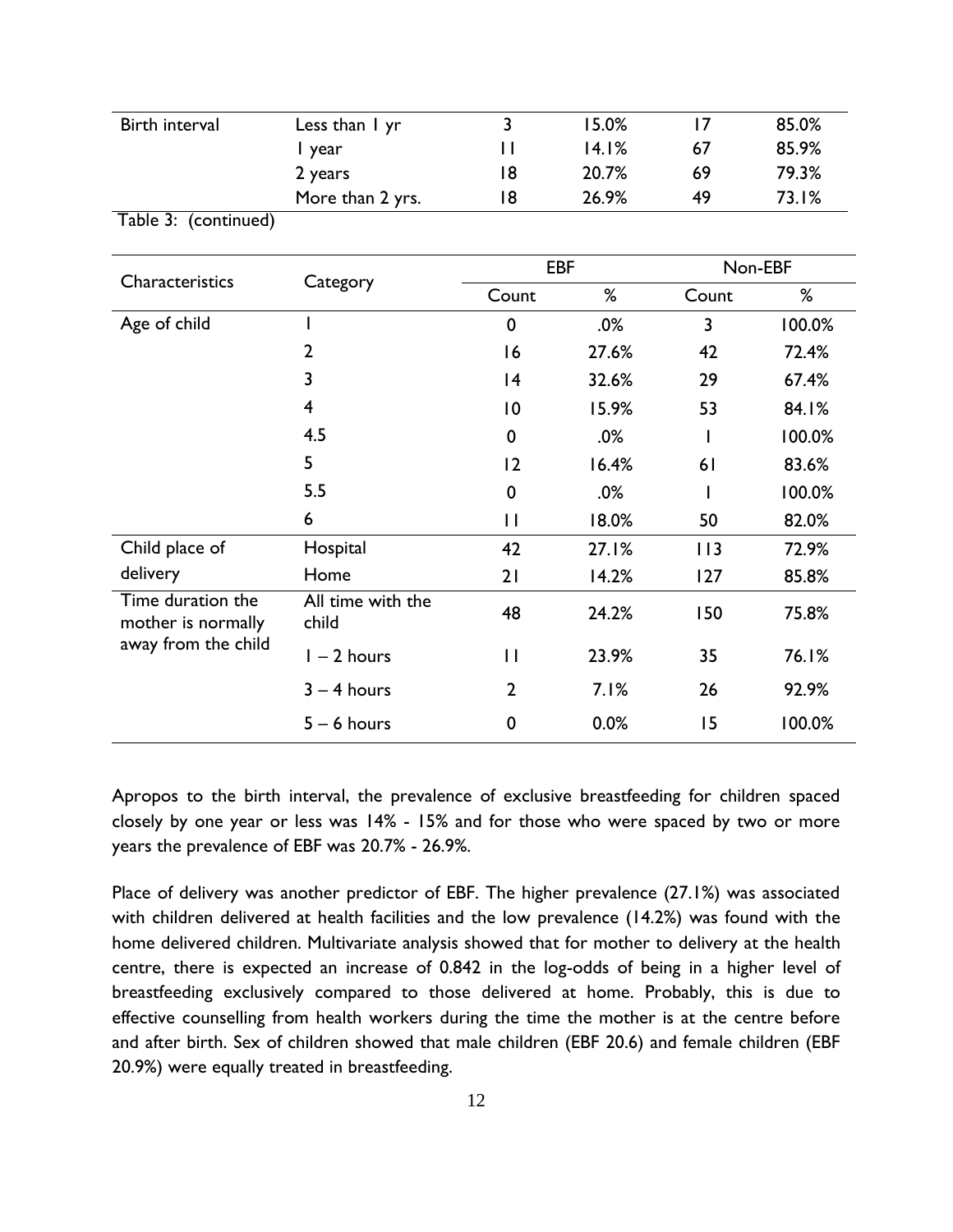The current study also revealed that breastfeeding mothers are getting less support from institutions around them. Health centres are the only institutions reported to have reached 91.4% of the 303 interviewed mothers for maternity and breastfeeding education during clinics days. Community assistance to breastfeeding mothers normally through group mobilization and trainings in villages was reported by 53.8% of 303 respondents. Results showed that less than half (46.2%) of respondents reported to have got breastfeeding support from their husbands. The proportion of breastfeeding mothers reported to have been assisted by grandmothers to breastfeed exclusively was 27.8%, by madrasa colleagues 35.6% and the by TBAs 37.6% (Table 5).

Despite great effort put by the health centres and the community as seen in their level of support, the adoption of exclusive breastfeeding is still limited. For instance, from 274 mothers reported to have supported by the health centres, only 60 of them (21.9%) practice exclusive breastfeeding. From 163 mothers reported to have been supported by the community, only 27 of them (16.6%) were practicing exclusive breastfeeding (Table 6). The trend was the same for those who reported to have got support from other institutions.

The in-depth interview to identify the level of awareness of the importance of EBF among breastfeeding mothers showed that they have quite significant information in some of the aspects (Table 7). Surprisingly, the level of adoption of EBF is very low. It is well known that adoption of EBF is not only to impart knowledge but needs a full package to bring behavioural change. Mothers should also have access to day-to-day skilled practical help from trained health workers and peer counsellors. The results of this study indicate that, probably there is no follow-up and monitoring once mothers are giving maternity and breastfeeding education regardless the institution providing the education. In that case, breastfeeding trainings, seminars and other type interventions have not been much effective.

Concerning type of complementary foods, results showed that at the age of two months most of children are already given porridge and rice and at reaching four months most of them are fed on variety of foods including any type of homemade food. In general, the results found that guidelines for infants and young children feeding are highly violated from food types to type of vessels and containers used to prepare and serving the food. In most case mothers reported to use baby bottles, plastic bottles and bare hands to feed the children.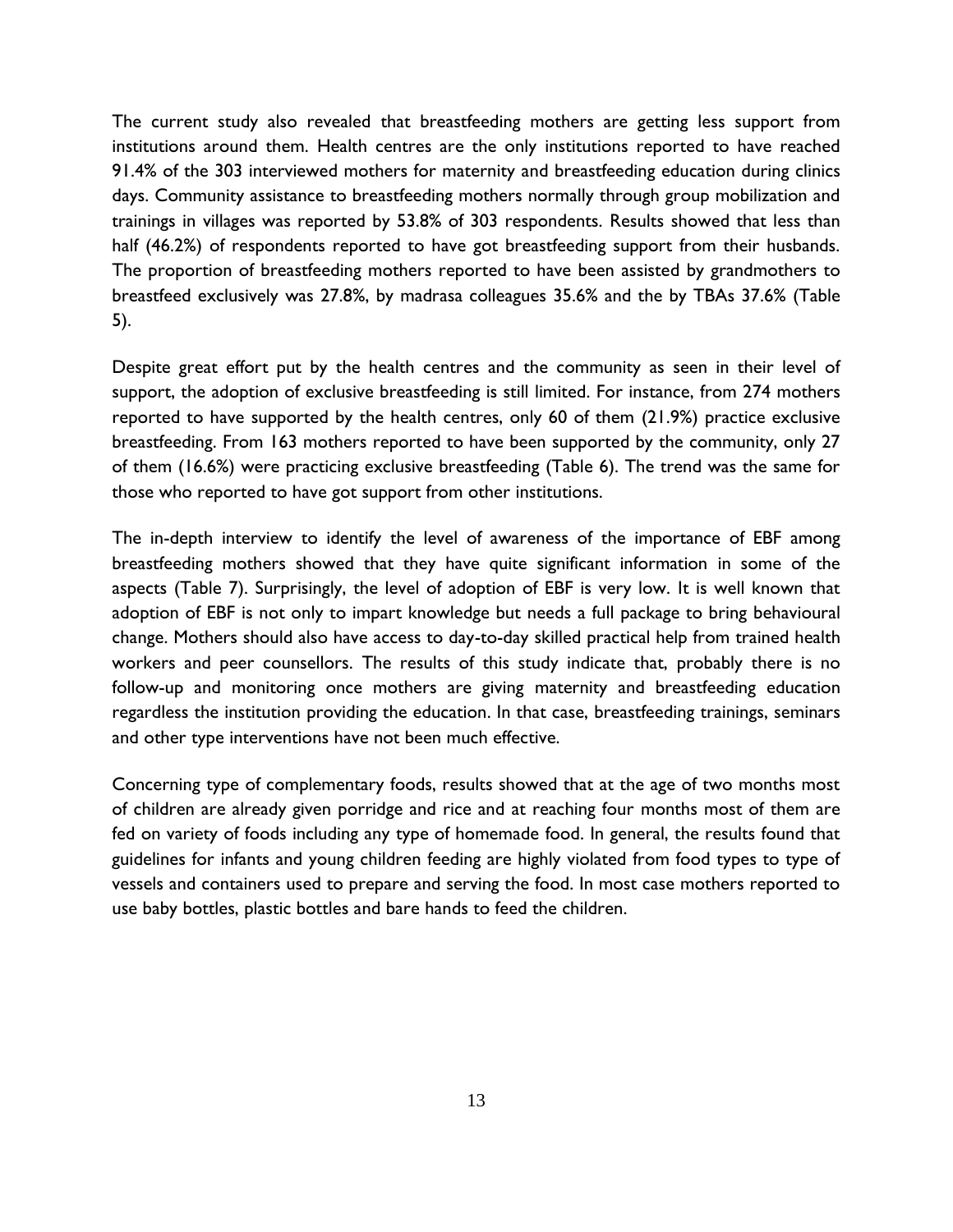Table 4: Multivariate logistic regression results showing factors associated with exclusive breastfeeding in the study area

# **Parameter Estimates**

<span id="page-17-0"></span>

|               | Variables in the model          |          | Estimates Std. Error | Wald  |  | df<br>Sig. |        | 95% Confidence<br>Interval for Exp(B) |                       |
|---------------|---------------------------------|----------|----------------------|-------|--|------------|--------|---------------------------------------|-----------------------|
|               |                                 |          |                      |       |  |            | Exp(B) | Lower<br><b>Bound</b>                 | Upper<br><b>Bound</b> |
| <b>Breast</b> | Intercept                       | .503     | 1.435                | .123  |  | .726       |        |                                       |                       |
| milk only     | Current age of mother           | .348     | .226                 | 2.367 |  | .041       | 1.417  | .909                                  | 2.208                 |
|               | Age of mother at first delivery | .217     | .275                 | .624  |  | $.043*$    | 1.242  | .725                                  | 2.128                 |
|               | Number of children              | $-1.243$ | 1.171                | 1.126 |  | .289       | .289   | .029                                  | 2.865                 |
|               | Children under 5                | .536     | .245                 | 4.788 |  | $.029*$    | 1.709  | 1.057                                 | 2.760                 |
|               | Size of the household           | $-0.533$ | .242                 | 4.864 |  | $.027*$    | .587   | .366                                  | .942                  |
|               | Mother's education status       | .110     | .193                 | .325  |  | $.050^*$   | .896   | .614                                  | 1.308                 |
|               | Mother's occupation             | $-.090$  | .181                 | .247  |  | .019       | .914   | .640                                  | 1.304                 |
|               | Marital status                  | $-0.077$ | .374                 | .043  |  | .033       | .926   | .445                                  | 1.927                 |
|               | Age of child                    | .196     | .106                 | 3.398 |  | $.035*$    | .822   | .668                                  | 1.012                 |
|               | Sex of child                    | $-0.075$ | .306                 | .060  |  | .807       | .928   | .509                                  | 1.691                 |
|               | Birth interval                  | .118     | .142                 | .694  |  | $.030*$    | 1.126  | .852                                  | 1.487                 |
|               | Time mother is away             | $-412$   | .167                 | 6.100 |  | $.014*$    | .662   | .477                                  | .918                  |
|               | Place of delivery               | .842     | .322                 | 6.811 |  | $.009*$    | .431   | .229                                  | 118.                  |
|               | Support from the husband        | .062     | .198                 | .097  |  | .756       | 1.064  | .721                                  | 1.568                 |
|               | Support from the grandmother    | $-196$   | .213                 | .845  |  | .358       | .822   | .541                                  | 1.249                 |
|               | Support from informal classes   | .631     | .239                 | 6.963 |  | .008       | .532   | .333                                  | .850                  |
|               | Support from health centers     | .641     | .327                 | 3.850 |  | $.050*$    | .527   | .278                                  | .999                  |
|               | Support from community          | .270     | .194                 | 1.942 |  | $.016*$    | 1.310  | .896                                  | 1.914                 |
|               | Support from TBAs               | .005     | .191                 | .001  |  | .981       | 1.005  | .691                                  | 1.460                 |

**a. The reference category is: Breast milk and complementary foods. \* = Predictor of exclusive breastfeeding**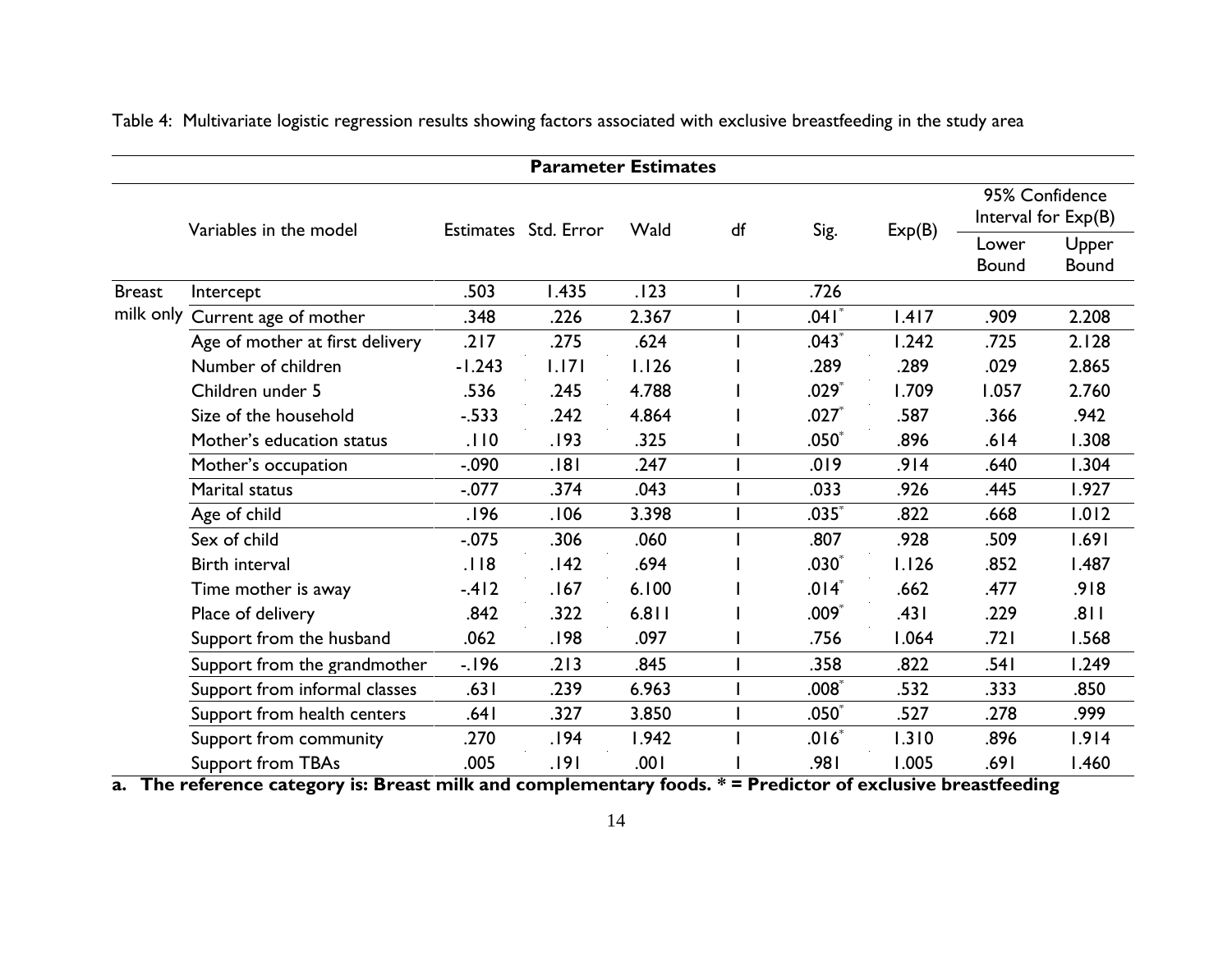| Characteristic                     | Category      |                  | Overall response |  |  |
|------------------------------------|---------------|------------------|------------------|--|--|
|                                    |               | Count            | %                |  |  |
| Support from the husband           | Supported     | 140              | 46.2%            |  |  |
|                                    | Not supported | 163              | 53.8%            |  |  |
| Support from the                   | Supported     | 84               | 27.7%            |  |  |
| grandmother                        | Not supported | 219              | 72.3%            |  |  |
| Support from informal              | Supported     | 108              | 35.6%            |  |  |
| classes/madrasa                    | Not supported | 195              | 64.4%            |  |  |
| Support from heath                 | Supported     | 274              | 90.4%            |  |  |
| centres/breastfeeding<br>education | Not supported | 29               | 9.6%             |  |  |
| Support from the community         | Supported     | $\overline{163}$ | 53.8%            |  |  |
|                                    | Not supported | 140              | 46.2%            |  |  |
| Support from the TBA               | Supported     | $ $  4           | 37.6%            |  |  |
|                                    | Not supported | 189              | 62.4%            |  |  |

<span id="page-18-0"></span>Table 5: Level of supporting breastfeeding mothers from different institutions

<span id="page-18-1"></span>Table 6: Effect of delivered support on the adoption of exclusive breastfeeding

| <b>Characteristics</b>                | Category | <b>EBF</b> |       | Non-EBF |       |
|---------------------------------------|----------|------------|-------|---------|-------|
|                                       |          | Count      | %     | Count   | %     |
| Supported by husbands                 |          | 28         | 20.0% | 112     | 80.0% |
| Supported by grandmothers             |          | 17         | 20.2% | 67      | 79.8% |
| Supported by informal classes/madrasa |          | 30         | 27.8% | 78      | 72.2% |
| Supported by heath centers            |          | 60         | 21.9% | 214     | 78.1% |
| Supported by the community            |          | 27         | 16.6% | 136     | 83.4% |
| Supported by the TBAs                 |          | 28         | 24.6% | 86      | 75.4% |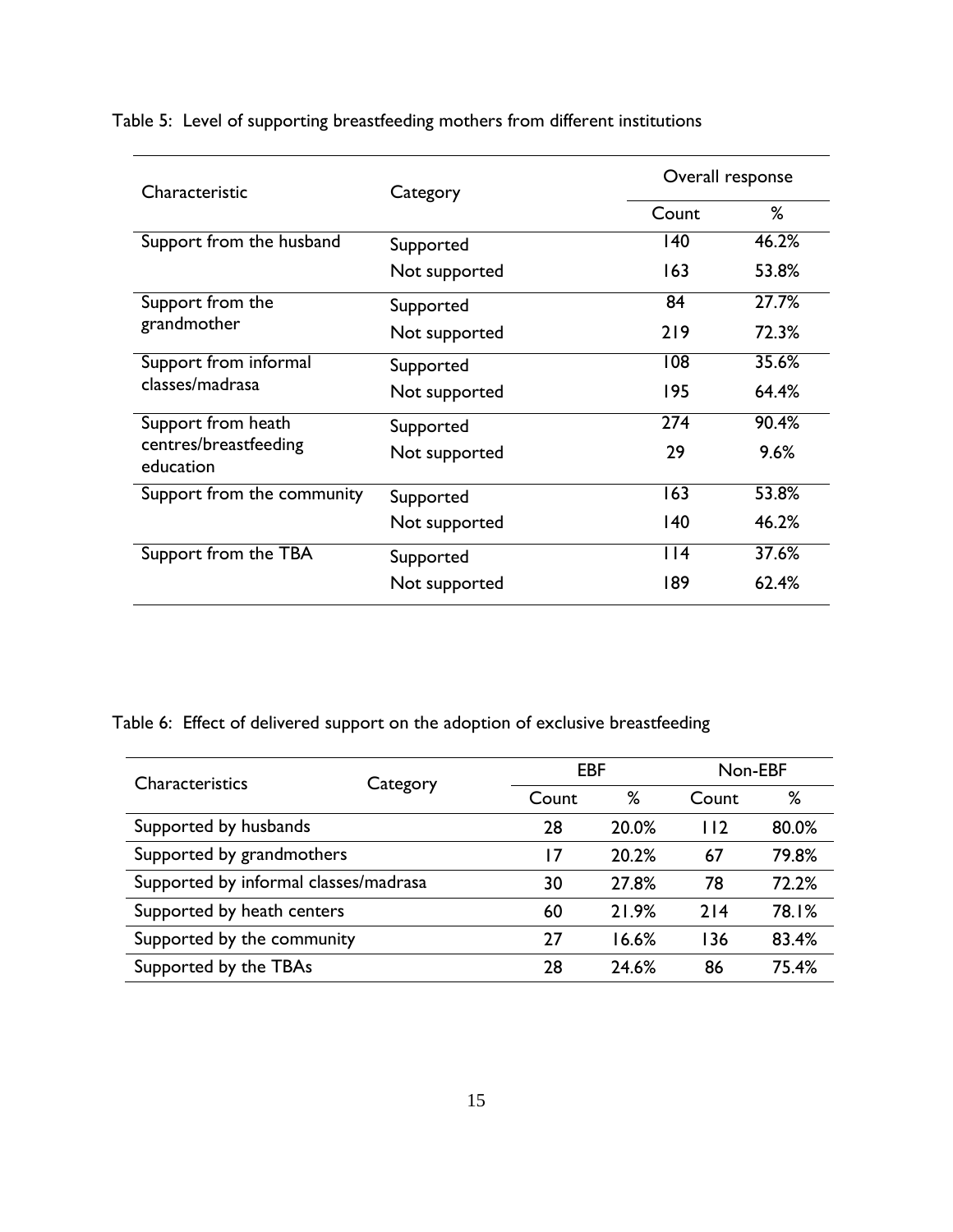| Characteristic                                                                 | Category        | Response         |       |
|--------------------------------------------------------------------------------|-----------------|------------------|-------|
|                                                                                |                 | Count            | %     |
| Colostrums is a complete food for new born in<br>his/her 4 first days          | Agree           | 246              | 81.2% |
|                                                                                | <b>Disagree</b> | 8                | 2.6%  |
|                                                                                | Uncertain       | 49               | 16.2% |
| Childs frequently crying is a sign of hungry/thirsty                           | Agree           | 193              | 63.7% |
|                                                                                | <b>Disagree</b> | 98               | 32.3% |
|                                                                                | Uncertain       | 12               | 4.0%  |
| The more the mother breastfeeds, the more milk                                 | Agree           | 237              | 78.2% |
| is produced                                                                    | <b>Disagree</b> | 44               | 14.5% |
|                                                                                | Uncertain       | 22               | 7.3%  |
| It is possible to squeeze breast milk and reserve                              | Agree           | 88               | 29.0% |
| for later use                                                                  | <b>Disagree</b> | 120              | 39.6% |
|                                                                                | Uncertain       | 95               | 31.%  |
| Breast milk is clean, safe and cheaper                                         | Agree           | 288              | 95.0% |
|                                                                                | <b>Disagree</b> | 6                | 2.0%  |
|                                                                                | Uncertain       | 9                | 3.0%  |
| Breast milk is a complete diet for the child up to 6<br>months age             | Agree           | 268              | 88.4% |
|                                                                                | <b>Disagree</b> | 27               | 8.9%  |
|                                                                                | Uncertain       | 8                | 2.6%  |
| Exclusively breastfed children are better in health                            | Agree           | 242              | 79.9% |
|                                                                                | <b>Disagree</b> | 24               | 7.9%  |
|                                                                                | Uncertain       | 37               | 12.2% |
| Breastfeeding frequently is a means for birth                                  | Agree           | 160              | 52.8% |
| control                                                                        | <b>Disagree</b> | 48               | 15.8% |
|                                                                                | Uncertain       | 95               | 31.4% |
| Breast milk contain enough amount of water for<br>the child up to 6 months age | Agree           | $\overline{199}$ | 65.7% |
|                                                                                | <b>Disagree</b> | 69               | 22.8% |
|                                                                                | Uncertain       | 35               | 11.6% |
| Better positioning of the child is necessary to<br>facilitate breastfeeding    | Agree           | 263              | 86.8% |
|                                                                                | <b>Disagree</b> | 8                | 2.6%  |
|                                                                                | Uncertain       | 32               | 10.6% |

# <span id="page-19-0"></span>Table 7: Mothers' responses on important aspects of breastfeeding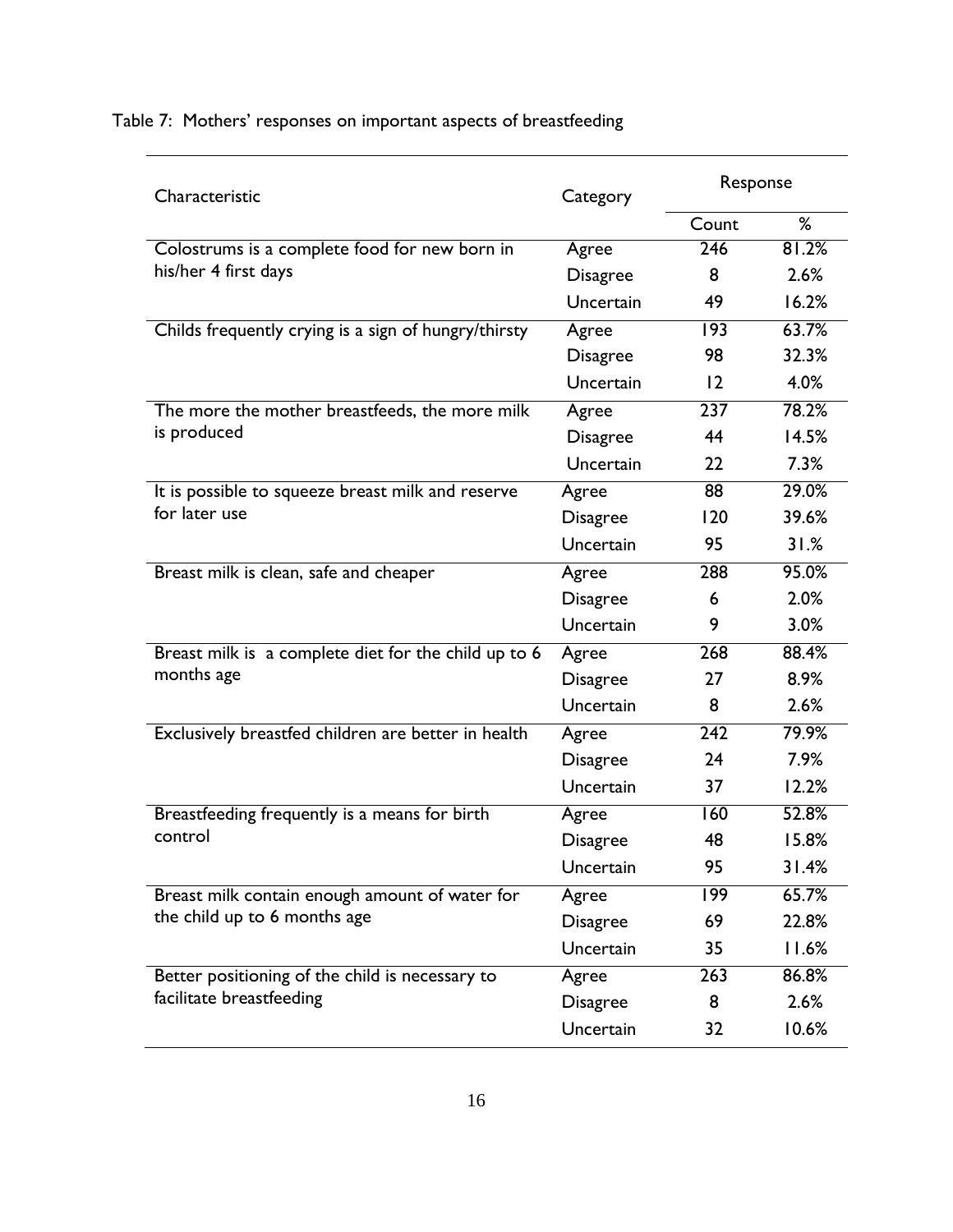#### <span id="page-20-0"></span>**4. Conclusion**

The study revealed that there is great improvement in the prevalence of exclusive breastfeeding to six months in the study area compared with findings reported in the previous survey in 2014. Despite that development, the prevalence is still very poor in relation to other countries and to the international exclusively breastfeeding target of 75% exclusively breastfeeding. According to this study, the current situation of EBF is contributed by several factors. For instance, the age of breastfeeding mothers showed that young mothers were more likely not to exclusively breastfeed their babies. Early pregnancies, illiteracy among mothers, large size households, small birth intervals, home delivery, more time spent for work and low level of support to breastfeeding mothers appeared to be important factors hindering exclusive breastfeeding to six months in the study area.

The study revealed that breastfeeding mothers are aware of many aspects of breastfeeding, and in fact more mothers can breastfeed exclusively provided they have accurate information, and strong support within their families and communities and from formal institutions. However, the low prevalence of exclusive breastfeeding in the study area, and the reasons mothers provided for early initiation of complementary foods contradicts. This situation proves the need for improving the system of delivering maternity education, breastfeeding education and nutrition education. Interventions made should target not only the breastfeeding mothers, but more groups to build the breastfeeding support base in the community and to make the behaviour change easier. Continuous follow-ups and monitoring of interventions is necessary to prevent sub-optimal exclusive breastfeeding and associated factors.

Specifically the interventions to address birth control (family planning), control of early marriage and prevention of early pregnancies, improving households' food security and nutrition, reducing mothers' workload and provide more time for mothers to breastfeed, are recommended for promotion of EBF. New interventions need to consider assisting mothers especially employed, farmers and entrepreneurs to acquire practical skills and facilities for expressing and storing breast milk for later use and make this practice agreed. In addition, it is necessary to strengthen the capacity (in terms of knowledge and practical skills) of health workers, the community and the peer counsellors parallel to extending accessibly of health service and delivery centres nearer to the villages and remote areas. This will help to create strong institutions that can facilitate to build mothers' confidence, improve feeding techniques, and prevent or resolve breastfeeding problems.

As a role of care for children and reducing disease infections, it is recommended to establish effective interventions for complementary foods. This will include the extension of trainings over a large population of mothers, on processing and preparation methods of nutritionally adequate, safe and appropriate complementary foods from locally available ingredients.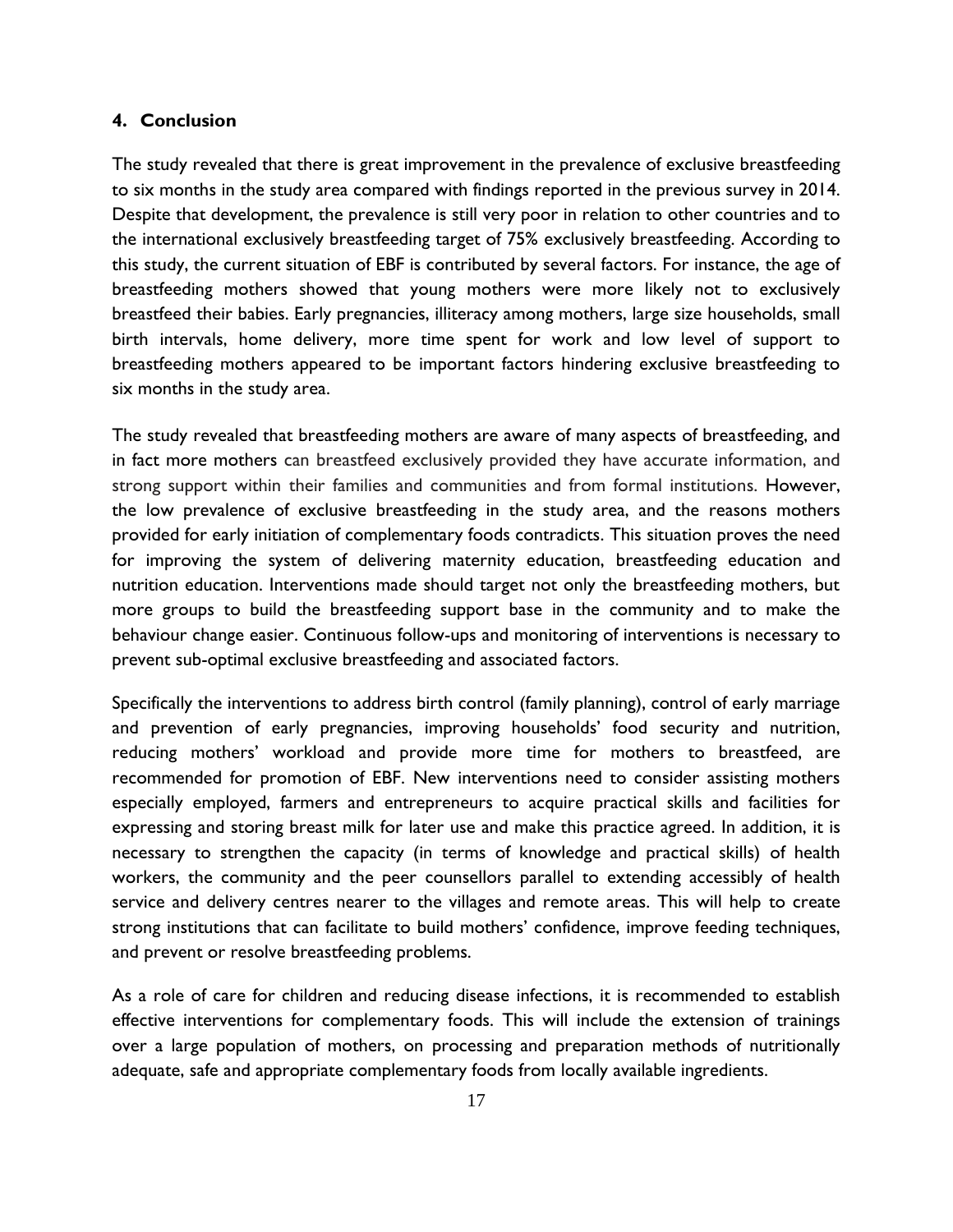#### <span id="page-21-0"></span>**5. References**

- Alemayehu. T., Haidar, J. and Habte, D. (2008). Determinants of exclusive breastfeeding practices in Ethiopia. Ethiopian Journal of Health Development 23: 12 – 8.
- Bautista, L. E. (1997). Factors associated with initiation of breast-feeding in the Dominican Republic. Rev Panam Salud Publica 1: 200 – 207.
- Du Plessis, D. (2009). Breastfeeding: mothers and health practitioners in the context of private medical care in Gauteng. Journal of interdisciplinary health Science 14: 1.
- Engebretsen, I. M., Wamani, H., Karamagi, C., Semiyaga, N., Tumwine, J. and Tylleskär, T. (2007). Low adherence to exclusive breastfeeding in Eastern Uganda. BMC Pediatrician 7:10.
- Kramer, M. S. and Kakuma, R. (2012). Optimal duration of exclusive breastfeeding (Review). JohnWiley & Sons, Ltd. 131 pp.
- Madhu, K., Chowdary, S. and Masthi, R. (2009). Breast feeding practices and newborn care in rural areas: a descriptive cross-sectional study. Indian Journal of community Medicine 34:  $243 - 246.$
- Noor Hafizan, M. S., Zainab, T. and Rosnah S. (2014). Socio-demographic Factors associated with duration of exclusive breastfeeding practice among mothers in East Malaysia. IOSR Journal of Nursing and Health Science 3(1): 52 – 56.
- Olang B, Farivar K, Heidarzadeh A, Strandvik B, Yngve A: Breastfeeding in Iran: prevalence, duration and current recommendations. International Journal Breastfeeding 4: 8.
- Oweis, A., Tayem, A. and Froelicher, E .S. (2009). Breastfeeding practices among Jordanian women. International Journal of Nursing Practices 15: 32 – 40.
- Tanzania Food and Nutrition Centre TFNC. (2014). Tanzania National Nutrition Survey Final Report. Ministry of Health and Social Welfare, The United Republic of Tanzania. 96 pp.
- Wenzel, D., Ocaña-Riola, R., Maroto-Navarro, G. and de Souza, S. B. (2010). A multilevel model for the study of breastfeeding determinants in Brazil. Maternal and Child Nutrition 6: 318 – 327.
- World Alliance for Breastfeeding Action. (2004). <http://www.healthypeople.gov/documentlhtml/objectives/16-19.htm>